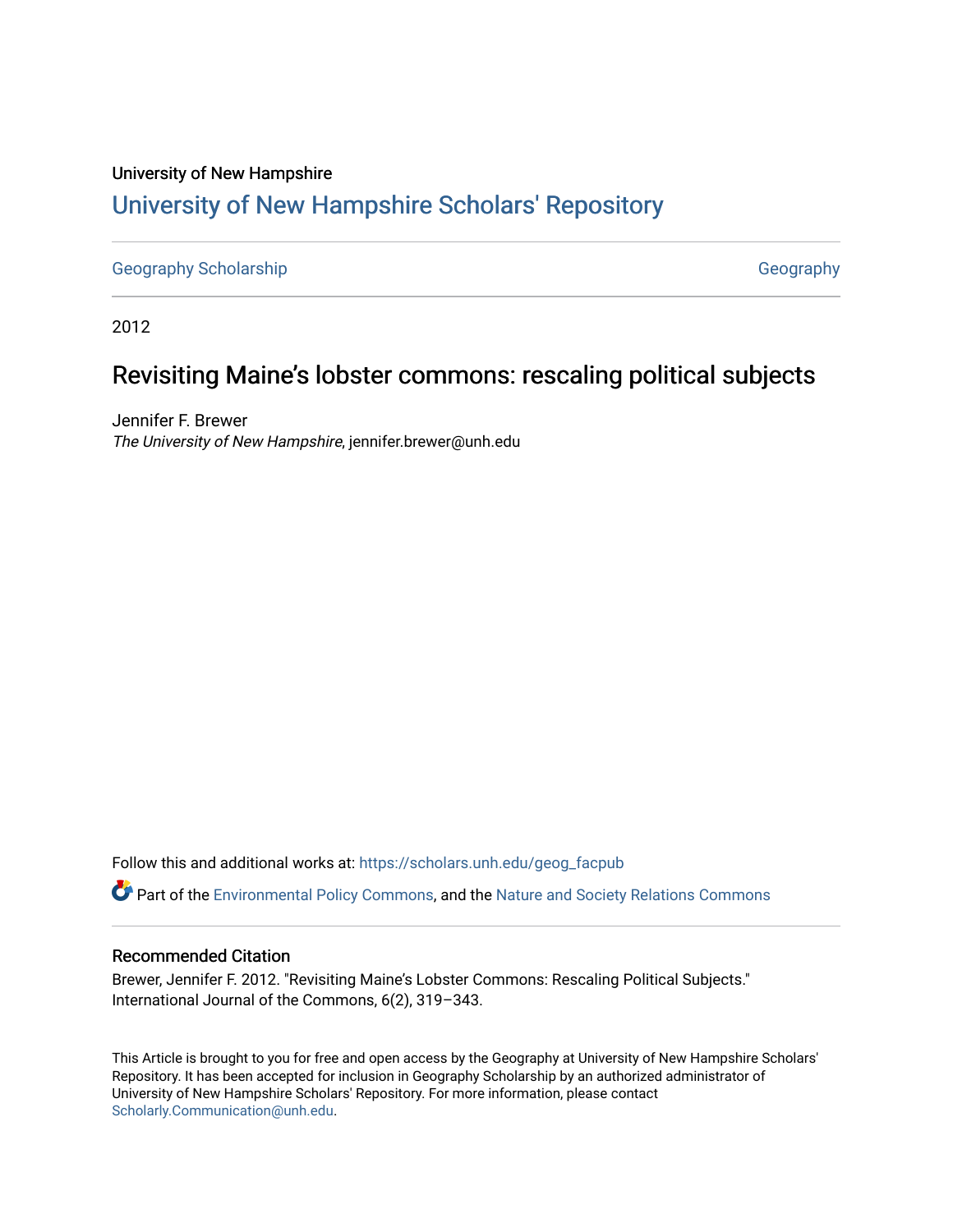International Journal of the Commons Vol. 6, no 2 August 2012, pp. 319–343 Publisher: Igitur publishing URL[:http://www.thecommonsjournal.org](http://www.thecommonsjournal.org) URN:NBN:NL:UI:10-1-113808 Copyright: content is licensed under a Creative Commons Attribution 3.0 License ISSN: 1875-0281

# Revisiting Maine's lobster commons: rescaling political subjects

Jennifer F. Brewer East Carolina University, USA brewerj@ecu.edu

**Abstract:** Calls for cross-scalar theoretical and methodological approaches are not new to commons scholarship. Such efforts might be hastened by channelling poststructuralist and critical theory perspectives through the geographic subfield of political ecology, including attention to political scales and subjects. Toward this end, this paper reconsiders Maine's lobster fishery. This case has provided rich material for watershed commons scholarship, demonstrating the ability of social groups to conserve resources independent of government or markets, and it continues to offer new findings. Recent fieldwork shows that as lobster boat captains advance collective interests through state-supported co-management governance arrangements, concerns of crew and non-fishing community members may be marginalized. Regulatory exclusion prevents broader distribution of resource benefits at a time when employment alternatives are scarce. More pluralistic approaches to commons theory and its policy application have utility well beyond the lobster case.

**Keywords:** Co-management, fisheries, Homarus americanus, lobster, privatization, United States

**Acknowledgements:** I owe sincere thanks to innumerable fishing industry members, civil servants, and others who gave generously of their time to provide data for this work. Thanks also for the support of mentors and colleagues, including Jim Acheson, Jim Wilson, Dianne Rocheleau, Bill Turner, Jody Emel, Holly Hapke, and three anonymous reviewers. Financial and other resources were provided by the US National Science Foundation, Clark University, University of Maine, and East Carolina University. I am particularly aware that my daily work, including this research, has been deeply enriched by the remarkable rigor, grace, and generosity of Elinor Ostrom, especially her commitment to institutionalizing the human relationships that can link theory with practice.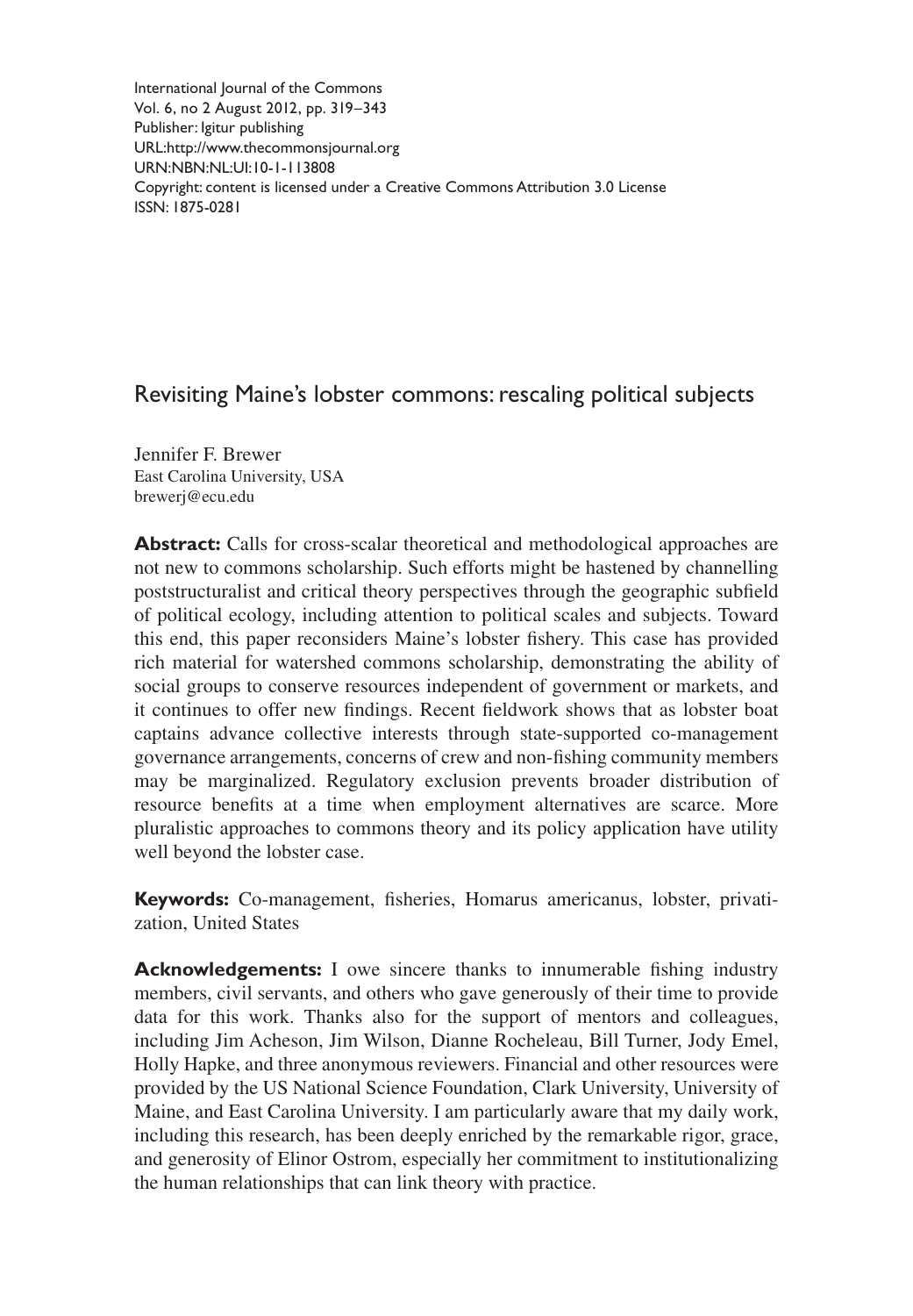## 1. Introduction

Over almost a quarter century, anthropologist [Jim Acheson's](#page-19-0) seminal monograph *[The Lobster Gangs of Maine](#page-19-0)* (1988) has introduced thousands of readers to common property theory. Urbanites and suburbanites are often fascinated with the book's description of a lobsterfisherman's<sup>[1](#page-2-0)</sup> workday, and conflicts over access to fishing grounds. Some perceive for the first time that society can organize beyond the reach of government and markets to encourage collectively beneficial human behaviours. If we follow the case through Acheson's more recent work, that of economist Jim Wilson, and references in the writings of Nobel laureate Elinor Ostrom and fellow travelers, we see more clearly how the fishery sheds new light on theories of institutions, games, and complex systems [\(Berkes et al. 1989](#page-20-0); [Acheson and Knight 2000;](#page-20-1) [Ostrom 2005](#page-23-0), [2009;](#page-23-1) [Wilson 2007](#page-25-0); [Wilson et al. 2007](#page-25-1); [Acheson and Gardner 2011](#page-20-2)). We also learn that the jurisdictional environment in which Maine lobstermen operate has evolved into co-management, a sharing of resource decision making between government and resource users [\(Acheson](#page-20-3) [2003\)](#page-20-3). This arrangement of nested informal and formal institutions opens new possibilities to investigate cross-scalar dynamics, phenomena less thoroughly considered by commons scholars thus far [\(Agrawal 2002](#page-20-4); [Dietz et al. 2003;](#page-21-0) [Young](#page-25-2) [2006;](#page-25-2) [Berkes 2008](#page-20-5)).

Provided with this solid empirical and conceptual platform comprising three decades of data adeptly theorized by leading commons theorists, the present paper re-examines the Maine lobster case through a somewhat different lens, and offers complimentary findings. Its approach is rooted in the discipline of geography, entraining intersecting perspectives of political ecology, poststructuralism, and feminist critical theory, all of which play central roles in contemporary geographic scholarship. Specifically, this paper focuses on political scales, and associated understandings of the political subject. In doing so, it revisits collective action solutions to common pool resource management dilemmas in nested institutional contexts, with a geographic appreciation for scale as both causal and contingent [\(Sayre 2005;](#page-24-0) [Stallins 2012\)](#page-24-1). Data collection and analysis explicitly consider multiple scales and subjectivities, including the strategic formation of collective identities, and corresponding mobilization of local or supra-local political resources. In addition to assessing the capacity of lobster license holders to collectively advance shared interests, this synthesis facilitates understanding of the extent to which those apparent solutions address, aggravate, or marginalize present and future concerns of more diverse publics. It investigates multiple junctures at which political subjects are constituted and re-constituted, including arenas in which access to fishery-related resources is determined. Like

<span id="page-2-0"></span><sup>&</sup>lt;sup>1</sup> Most Maine women who fish commercially voluntarily self-identify as "fishermen," so the term "lobsterman" is used here to include both men and women. The vast majority of lobster license holders are male (97% in a 2002 random mail survey,  $n=29$ ), but numbers of female crew and captains are increasing [\(Brewer 2012](#page-2-0)).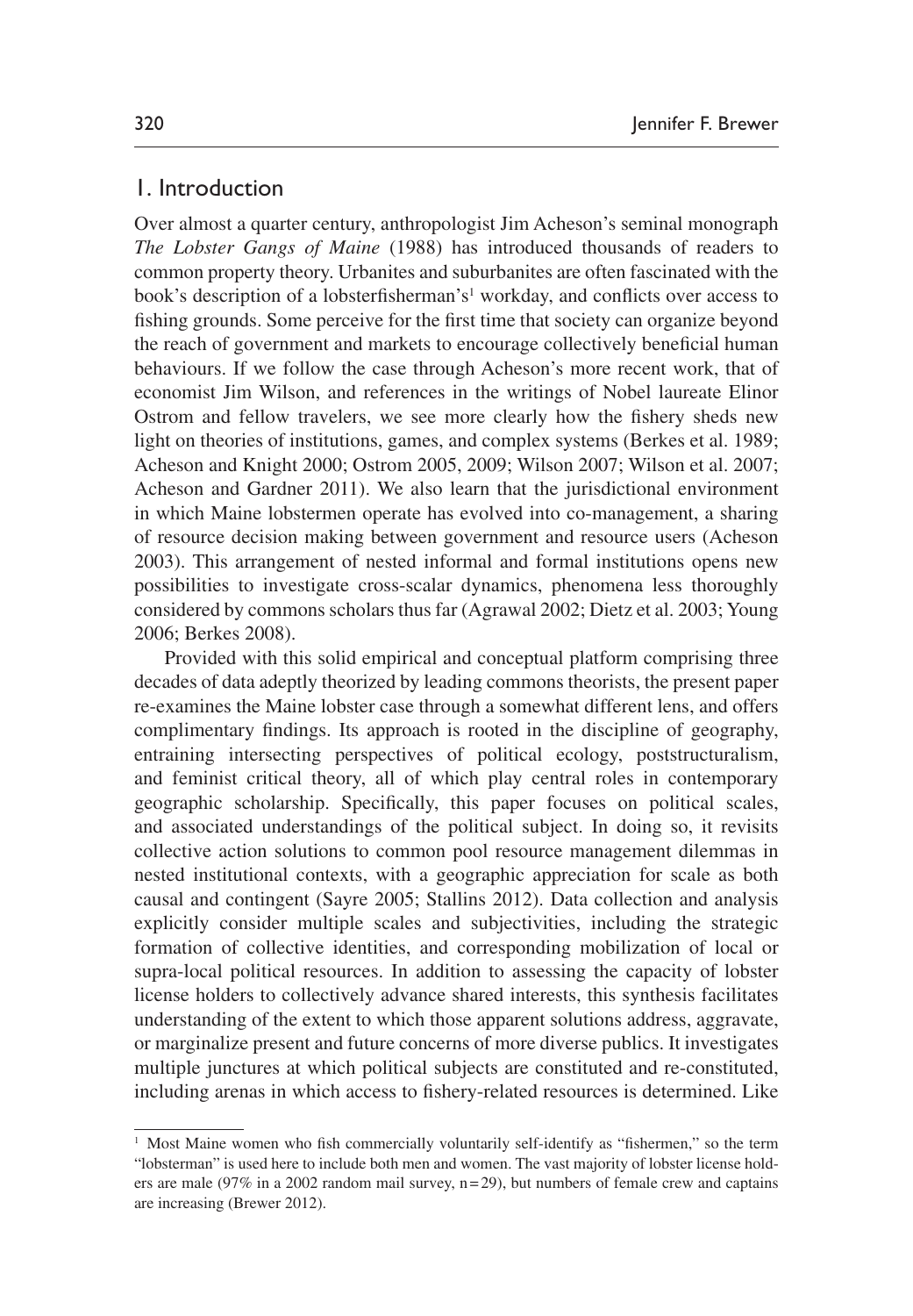any scholarship fully informed by poststructuralist feminism, it claims only a partial perspective, exposing a reality that persists in tandem with other narratives, including the important work by Acheson and others. Rules of resource use that seem rational or desirable at one unit of analysis, may entail tradeoffs at another. This recognition leverages questions about the evolution of commons scholarship, and about co-management, which has become a normative natural resource policy model, especially in less developed and indigenous contexts [\(Agrawal and](#page-20-6)  [Gibson 1999;](#page-20-6) [Dongier et al. 2002;](#page-21-1) [Wilson et al. 2003;](#page-25-3) [Mansuri and Rao 2004](#page-22-0); [Feit and Spaeder 2005;](#page-22-1) [Young 2006](#page-25-2); [Armitage et al. 2008;](#page-20-4) [Nelson and Agrawal](#page-23-2) [2008;](#page-23-2) [Rasul et al. 2011\)](#page-24-2). It echoes prior work in other fisheries, demonstrating how management changes can inadvertently exacerbate conservation or equity concerns ([Copes 1986;](#page-21-2) [Munk-Madsen 1998](#page-23-3); [National Research Council 1999](#page-23-4); [Eythórsson 2000](#page-22-2); [Mansfield 2004;](#page-22-3) [Degnbol et al. 2006;](#page-21-3) [Pinkerton and Edwards](#page-23-5) [2009;](#page-23-5) [Gibbs 2010](#page-22-4); [Carothers 2011\)](#page-21-4).

#### **1.1. The geographic lens of political ecology**

Roughly simultaneous with the emergence of interdisciplinary common property theory in the 1980s and 1990s, which was strongly informed by ecological anthropology (e.g. [Netting 1976](#page-23-6); [McCay and Acheson 1987;](#page-23-7) [Wade 1988](#page-24-3)) and of which a central strain tended toward rational choice theory (e.g. [Ostrom et al.](#page-23-8) [1991;](#page-23-8) [Baland and Platteau 1996;](#page-20-7) [Acheson 1998](#page-20-8)), anthropologists and geographers cultivated a shared literature on political ecology. This emerged directly out of cultural ecology ([Blaikie and Brookfield 1987;](#page-20-9) [Ellen 1988;](#page-21-5) [Turner 1989;](#page-24-4) [Rappaport](#page-23-9)  [1990;](#page-23-9) [Robbins 2004\)](#page-24-5), the latter having already borrowed systems theory from the relatively young biological subfield of ecology ([Moran 1990;](#page-23-10) [Zimmerer](#page-25-4)  [1996\)](#page-25-4). While anthropologists adopted systems frameworks within the Stewardian ethnographic tradition of ecological anthropology, geographers introduced it to the Sauerian tradition of landscape morphology, or historical narratives of land use and resource management ([Sauer 1941;](#page-24-6) [Steward 1955;](#page-24-7) [Brookfield 1964](#page-21-6); [Orlove 1980;](#page-23-11) [Bebbington and Carney 1990\)](#page-20-10). These two variants of political ecology increasingly inform one another, yet the anthropological retains its more ethnographic and deeply discursive focus, while the geographic remains more intent on material outcomes and cross-scalar analyses. Both rely on mainly qualitative methods of field data collection and analysis at local scales to raise questions about differential access to ecological goods and services as a causal driver in dynamic human-environment systems. Political ecology has thus arisen as a central movement within the scholarship of human-environment relations alongside common property theory, and many political ecologists and common property theorists are familiar with the other literature. Since few scholars publish routinely for both audiences, however, it would seem that deeper exchange is overdue. In particular, political ecology gains traction from tenets of poststructural and critical theory, which commons theory has not generally embraced.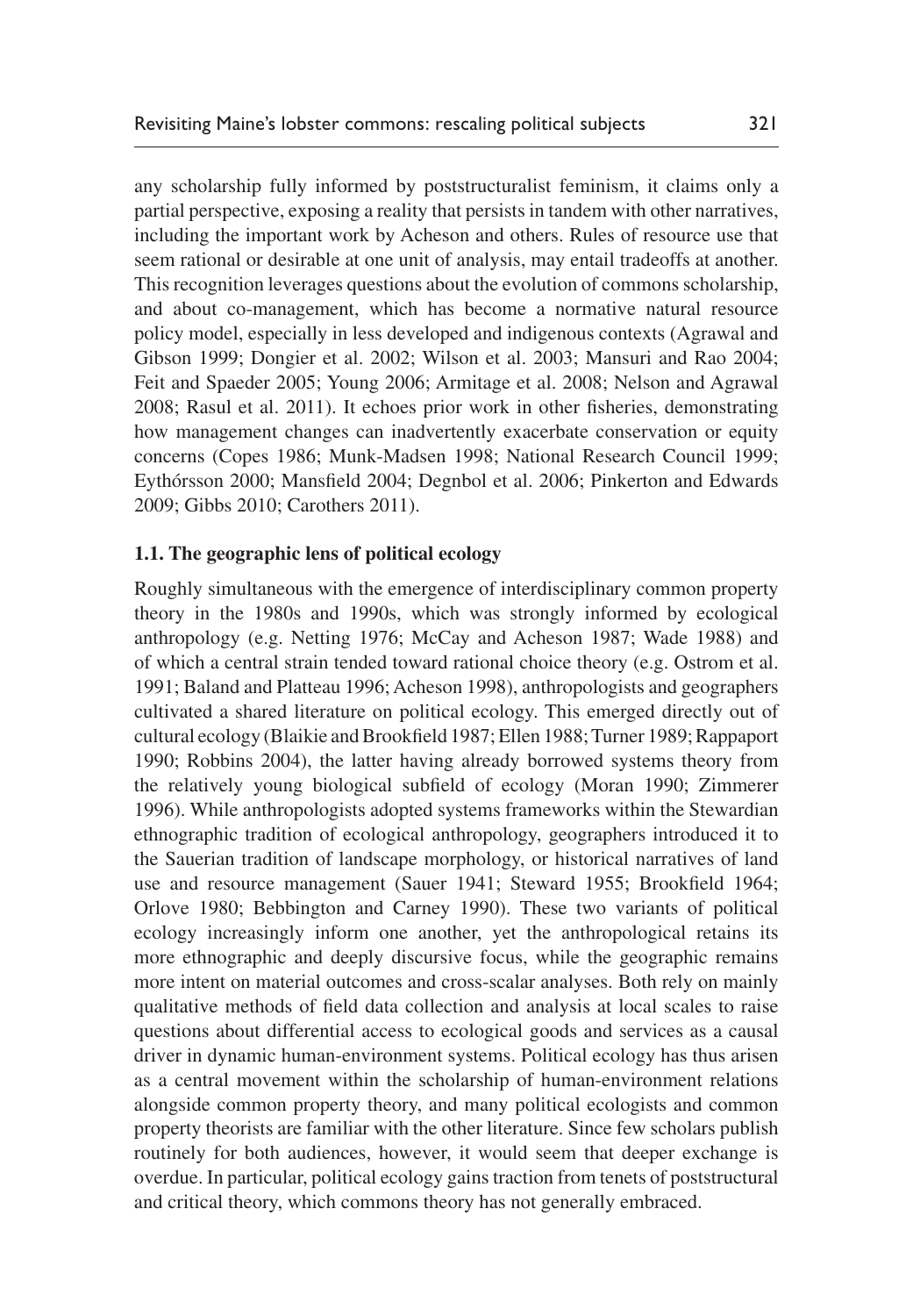The importance of political scale to geographers should be obvious, especially to those understanding the discipline as the study of spatial relations more than the study of human-environment relationships (e.g. [Brenner 2001;](#page-21-7) [Cox 2003](#page-21-8); *cf.* [Turner 2002\)](#page-24-8). Central to the present paper, poststructuralist theory replaces deterministic tendencies of hierarchical and binary structuralist frameworks that fix dependent and independent variables at particular scales. Scalar fixity can expose certain phenomena and obscure others, lending an aura of completeness and finality to politico-theoretical constructs. By contrast, a poststructuralist proclivity for scalar pluralism encourages competing analyses at alternate scales, and can more easily cross the boundaries between public and private spheres presumed by pre-feminist liberalism (e.g. [Marston 2000](#page-23-12); [Gal 2002;](#page-22-5) [Popke 2003\)](#page-23-13). We might think of poststructuralism as the humanistic strain of complexity theory, reaching commons theory by a parallel but epistemologically distinct route (*cf.* [Cox 2011\)](#page-21-8). Explicitly or not, most political ecologists accept general precepts of poststructuralism, recognizing the fluidity and emergent nature of relationships between mutually constitutive social constructions, such as hegemon and subaltern, knowledge and power, local and global, and symbolic and socio-material (e.g. [Escobar 1996](#page-22-6); [Rocheleau et al. 1996;](#page-24-9) [Mosse 2003](#page-23-14)).

In turn, poststructuralism has close linkages to feminism, especially in the French psychoanalytic tradition, and feminists are largely responsible for introducing poststructuralism to geography and political ecology (e.g. [Gibson-](#page-22-7)[Graham 1995;](#page-22-7) [Massey 1995](#page-23-15); [Katz 2001;](#page-22-8) [Rocheleau and Roth 2007;](#page-24-10) [Elmhirst](#page-21-9) [2011](#page-21-9); [Nightingale 2011](#page-23-16)). Research informed by feminist perspectives, whether structuralist or poststructuralist, tends to accommodate phenomena at the scales of households and individuals, recognizing that pre-feminist scholarship often ignores variables relating to unpaid domestic labour, and lived experiences of women and other household members perceived by researchers or informants as marginal to the central concerns of adult men. Moving forward the ethical projects of critical theory, more committed feminist analyses trace causal linkages that cross from household and individual scales to larger spatial scales such as village, state, and markets. They note both the influence of larger scales on smaller ones, and the extent to which resistance strategies at smaller scales, including interpersonal, knowledge, and cultural-symbolic struggles often excluded from pre-feminist conceptions of the political realm, can influence larger scale phenomena (e.g. [Enloe 2000;](#page-22-9) [Harding 2008\)](#page-22-10).

Though more so in anthropology than in geography, some political ecologists have actively engaged in the cultural turn among social sciences, including understandings of multivalent personal identities as social constructions (e.g. [Biersack and Greenberg 2006;](#page-20-11) [Rocheleau and Roth 2007](#page-24-10); [Elmhirst 2011](#page-21-9)). Some with poststructural inclinations explore subjectivity more deeply, rejecting dualistic taxonomies of structure and agency that undergird some structuralist work. Poststructuralism instead finds analytic purchase in conceptions of multiple human experiences and symbolic-representational domains as mutually constitutive, and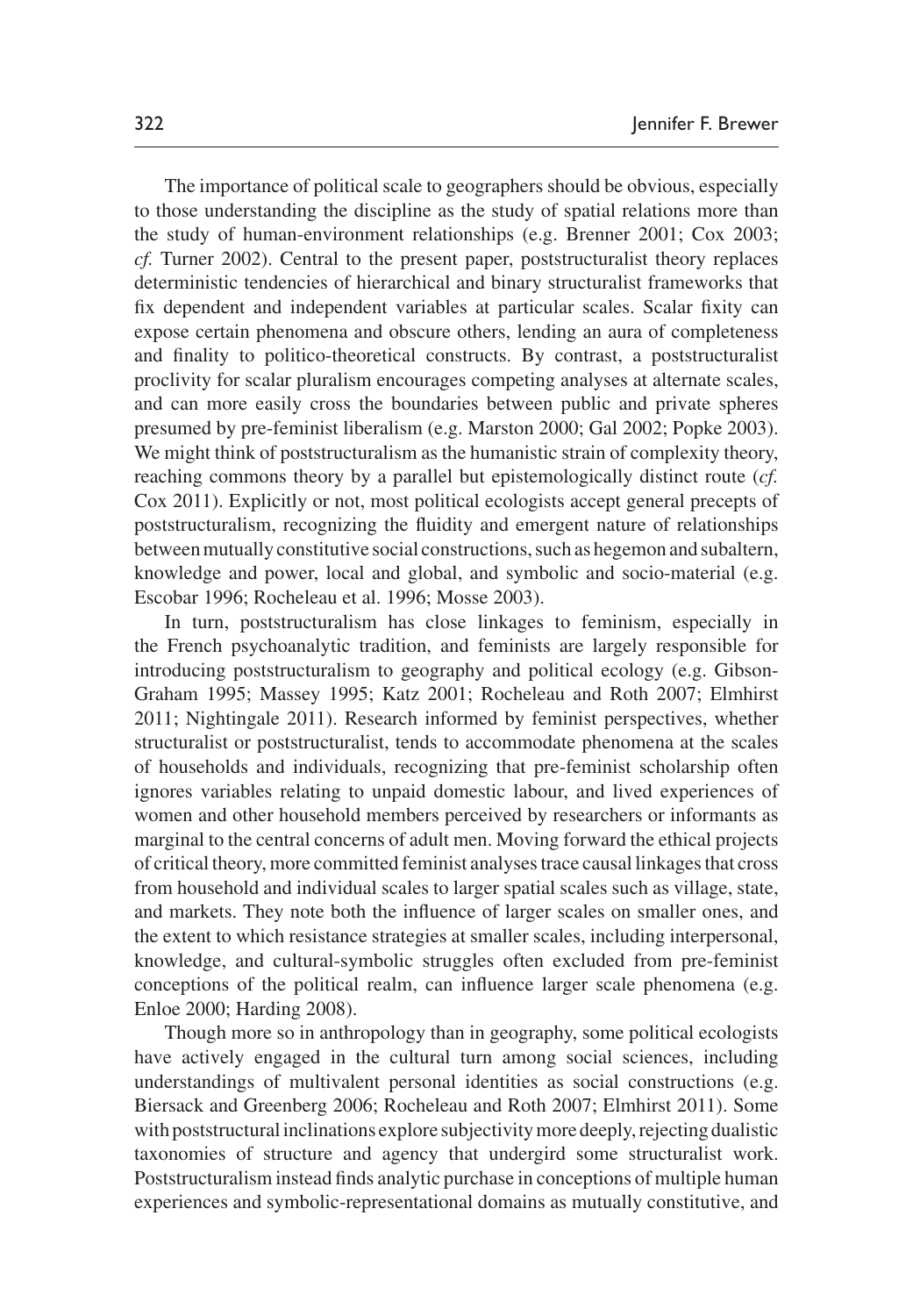therefore existing in states of constant plurality, flux, and transformation (e.g. [Kristeva 1986 \[1973\];](#page-22-11) [Cixous and Clément 1986 \[1975\]\)](#page-21-10). Merged with critical theory, this opens opportunities to theorize emergent subjectivities, simultaneous subjugation and resistance, and embodied relations shaped by a multiplicity of motivations, rationalities, allegiances, and materialities. Unlike the structuralism of conventional Marxist political economy, poststructural critical theory recognizes that social status or positionality is relative and contextual, not absolute.

## 2. Retelling the familiar tale of Maine's lobster commons

Amply documented, the Maine lobster fishery offers classic collective action solutions to free rider challenges in natural resource management [\(Acheson](#page-19-0)  [1988,](#page-19-0) [1997](#page-20-12); [Berkes et al. 1989;](#page-20-0) [Feeny et al. 1990](#page-22-12); [Acheson and Knight 2000](#page-20-13); [Ostrom 2005;](#page-23-0) [Wilson et al. 2007](#page-25-1)). The most repeated stories revolve around lobster boat captains, their daily lobster chase, and related events on the water. Lobstermen create rules that constrain lobstering effort, some enforced through local custom, others codified as law or regulation. Longstanding legal rules maintain reproductive capacity, including harvest protections for egg-bearing female lobsters, and for small and large lobsters ([Acheson 1997](#page-20-12)). Lobstermen both compete and cooperate beyond the scope of law, forming harbour-based groups to claim areas of ocean bottom for the setting of lobster traps, and using social and physical sanctions to enforce those area boundaries. Physical sanctions can include damaging or destroying fishing gear, equipment, or other property, or spoken or unspoken threats of violence to person or property. Social sanctions can include gossip, slander, or shunning, all of which can have significant consequences in the dense economic networks of fishing villages ([Acheson 1988;](#page-19-0) [Brewer 2012\)](#page-21-11). Lobstermen use similar sanctions to prevent newcomers from lobstering unless they have strong local ties, usually premised on kinship. More recently, they also use regulatory means to prevent newcomers from lobstering, restricting entry primarily to teenagers with a multi-year commitment to lobstering. The state of Maine has enabled a sharing of co-management responsibility between fishermen and government, with outcomes that are widely praised [\(Acheson and Brewer](#page-20-13)  [2000;](#page-20-13) [Acheson and Taylor 2001;](#page-20-14) [Acheson 2003](#page-20-3); [Wilson et al. 2007](#page-25-1); [Steneck and](#page-24-11) [Wilson 2010\)](#page-24-11). State government now largely supports the customary management regime, though gross violations of the law are penalized more vigorously than in the past.

Less often told by scholars are narratives about fishing crew and non-fishing members of fishing-dependent towns. Also less explored are relationships between the fishery and government agencies, and between the lobster fishery and other fisheries that share overlapping fishing group memberships, fishing grounds, and habitat and trophic variables linking lobster to other fished species [\(Brewer 2010](#page-21-12), [2012\)](#page-21-11). These broader narratives raise new questions about politico-lobstering identities and scales of analysis as understood by commons scholars. In fact, if we adopt an analytical lens informed by the geographic variant of political ecology,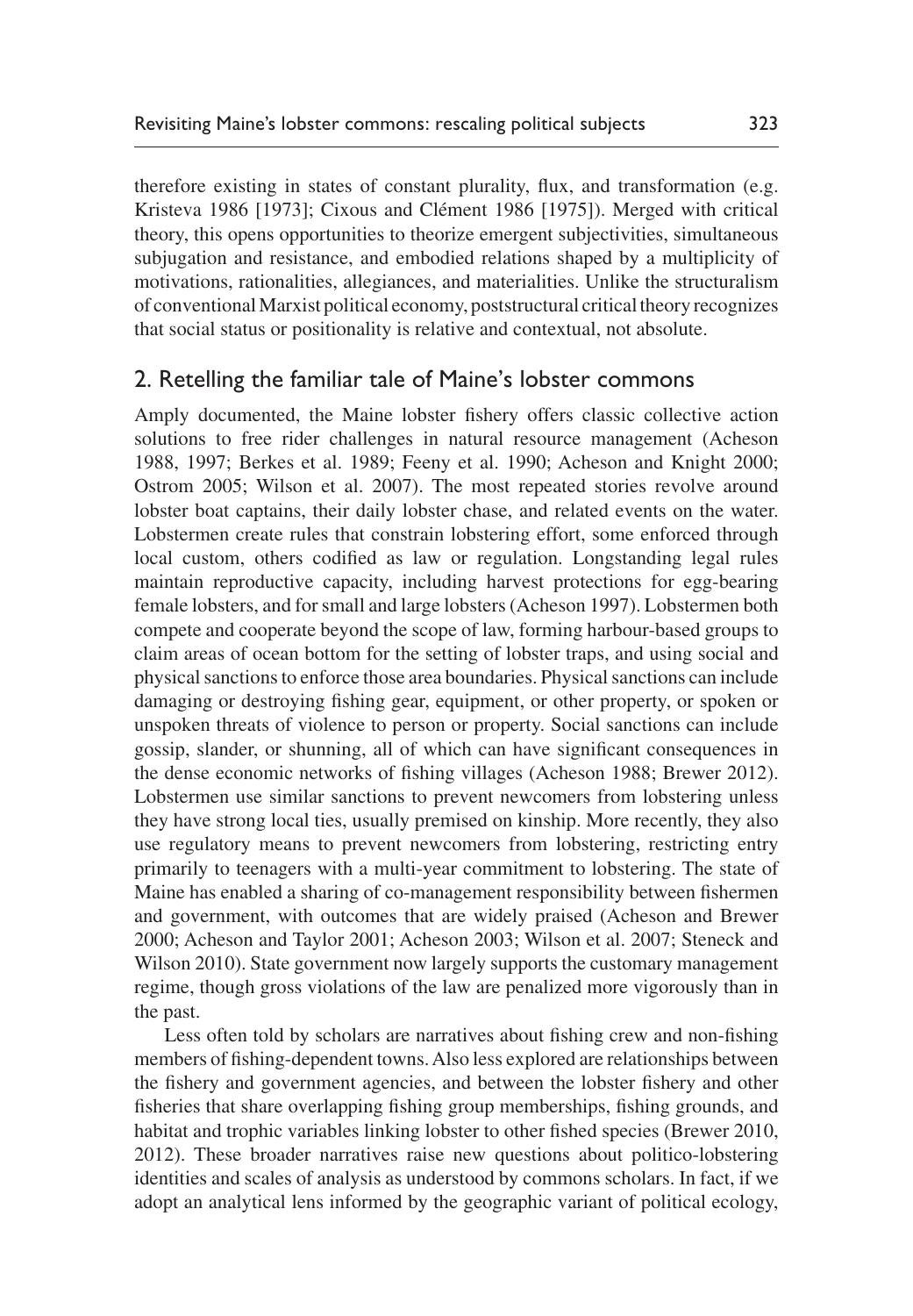a more mixed assessment of social and material outcomes somewhat dampens optimism about co-management of the lobster commons. As some lobster fishery interests advance, gaining unprecedented management influence, more broadly defined interests of coastal villages recede from those decision arenas. These changes take place against a backdrop of larger social changes, but can nonetheless be partly traced to co-management mechanisms and associated shifts in salient political scales and subjectivities. As described following, one cluster of changes is most readily framed in terms of policy and regulation, and includes associated shifts in fishing practices and the parameters of fishery membership. A second cluster pertains to individual and household livelihood strategies within the context of local economies. Evidence integrates prior empirical work with my own field data conducted between 1989 and 2012 [\(Acheson and Brewer 2000](#page-20-13); [Brewer 2010](#page-21-12), [2011](#page-21-13), [2012\)](#page-21-11).

#### **2.1. Fishing practices and policies**

Existing case literature documents a causal chain by which federal lobster management preferences at the National Oceanic and Atmospheric Administration influenced the New England Fishery Management Council, which was the lead regional regulatory body in the 1980s and early 1990s, and the Atlantic States Marine Fisheries Commission, which was the lead regional regulatory body from the 1990s onward. In turn, Maine's executive and legislative decision makers found themselves cornered between federal pressures, state commitments to represent the interests of its fishing communities, and limited logistical ability to enforce unpopular regulations on thousands of boats from dozens of harbours [\(Acheson](#page-20-14) [and Taylor 2001;](#page-20-14) [Acheson 2003](#page-20-3); [Brewer 2012\)](#page-21-11). Of these regulatory challenges, the most immediately relevant to our discussion involved federal efforts in the early 1990s to set a uniform, region-wide maximum number of lobster traps per lobstering boat. Opposition to a federally-mandated trap limit arose in Maine, partly among a few locally-described "hogs" who were setting unprecedented numbers of traps, but also among less greedy fishermen who had always been free to tailor individualized fishing strategies, including trap numbers. Lobstermen normally make strategic capital and labour investment decisions in response to considerations such as the spatial and temporal availability of harvestable lobsters; local tidal and seafloor characteristics; fluctuations in dockside lobster prices; prices of variable inputs such as fuel, bait, and labour; capital investments in boat and engine; personal physical health; desire for shoreside time with family; crew availability; and peer norms ([Acheson 1998,](#page-19-0) [2003;](#page-20-3) [Brewer 2012](#page-21-11)). Regulatory interference in such decisions was rare before the 1990s.

Caught between federal pressure and industry resistance, leadership at Maine Department of Marine Resources averted a jurisdictional showdown on trap limits by devolving decision authority. They created seven state lobster co-management zones with elected councils, each including several harbours (see Figure 1). They granted lobster license holders the power to vote by majority rule for or against a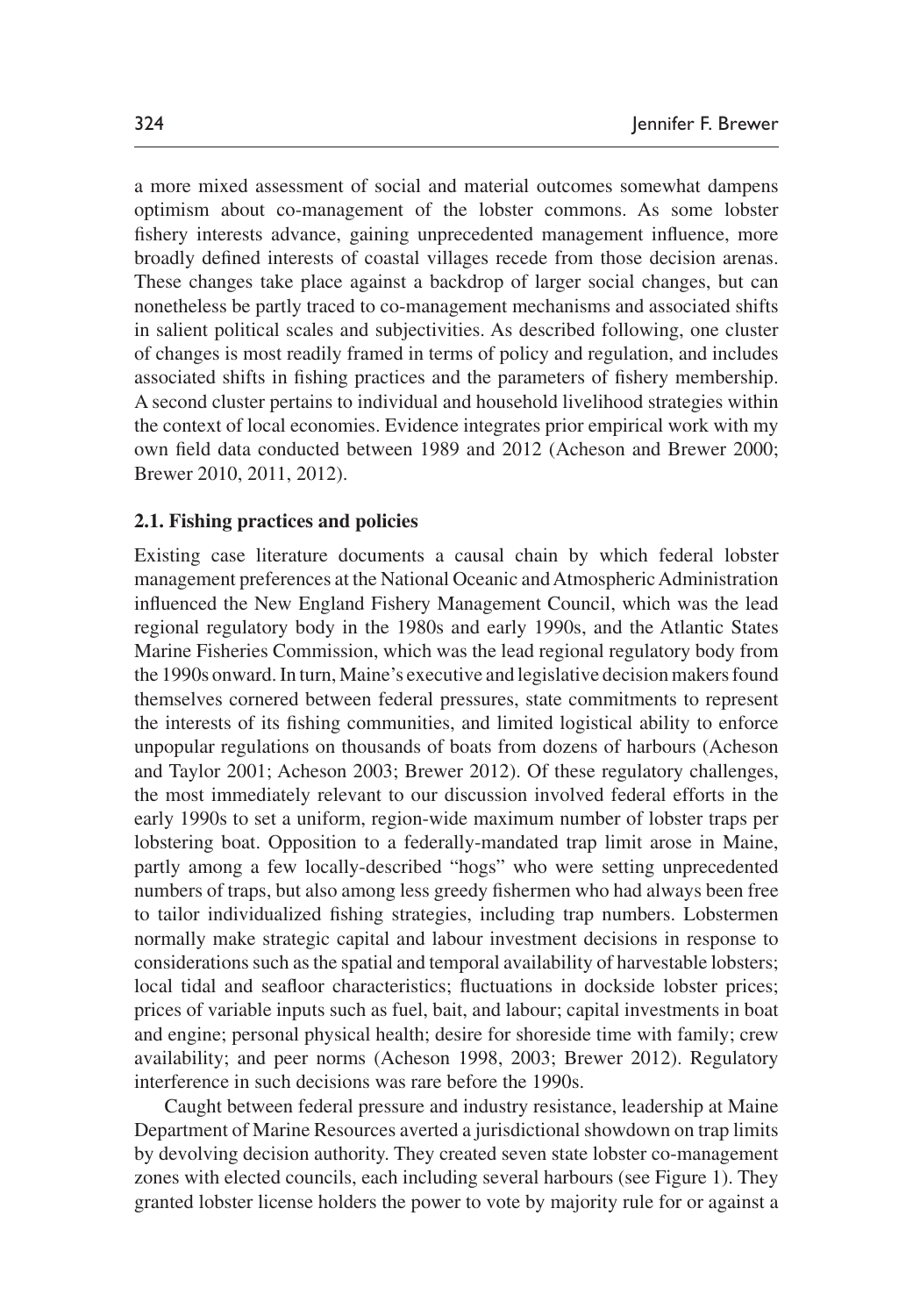

*Figure 1: Lobster co-management zones.*

trap limit in their zone, and on the maximum number of traps allowed under such a limit. Because a majority of license holders supported the general concept of a trap limit, but varied in views about the locally appropriate maximum number of traps, each zone eventually passed its own limit [\(Acheson 1998](#page-20-8), [2003;](#page-20-3) [Acheson](#page-20-14) [and Taylor 2001\)](#page-20-14). Initially, trap limit supporters wished to constrain hogs, and reduce trap tangles caused by excessive, hastily set, and infrequently tended gear. A majority soon concluded that trap limits also reallocate an aggregate lobster harvest that is relatively constant in the overall percentage of available lobsters trapped. With a smaller number of better-tended traps, average catch per trap haul increased. Trap limits thereby introduced new incentives for boats fishing fewer traps to set more, reducing some of the most exaggerated income disparities among boats previously fishing vary large or very small numbers of traps, and now fishing more equal amounts of gear. As a result, it is likely that trap limits slowed the statewide rate of trap increase, but they did not reduce the total number of traps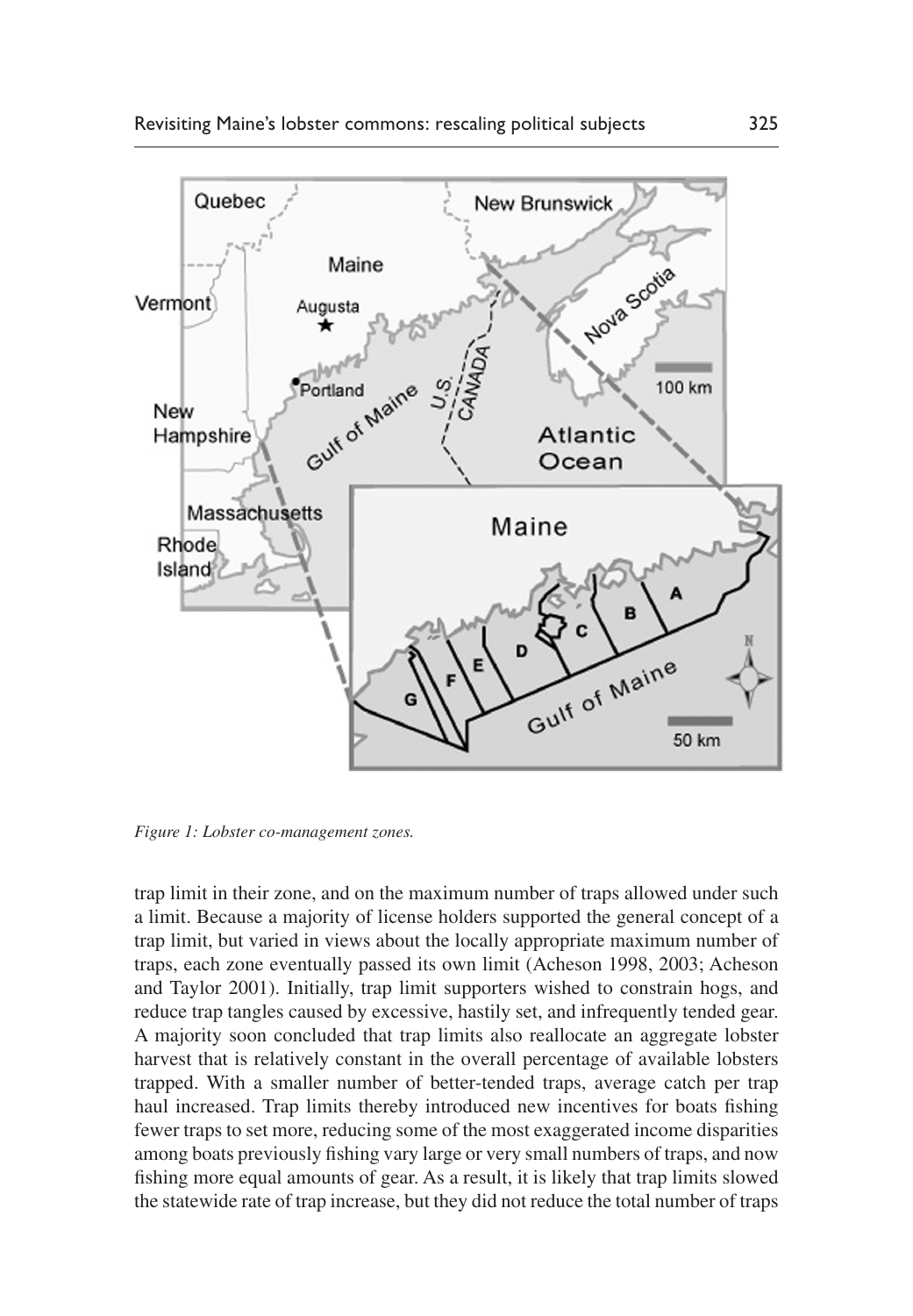[\(Acheson and Brewer 2000](#page-20-13); [Brewer 2012](#page-21-11)). In the view of Maine's state lobster biologist, after observing the fishery closely for more than a decade, trap limits may not be very effective as a lobster conservation tool unless set at levels about half what most zones established (field notes, 2008). More revealing of problems intrinsic to the co-management governance arrangement, however, questions arise as to the socio-ecological value of a large lobster population. The population has repeatedly broken records over the last two decades, supporting record profits that compensate for low dockside prices caused by the global economic recession. While the large lobster population is often attributed to careful state management, including local norms and co-management ([Acheson 1988](#page-19-0), [2003;](#page-20-3) [Acheson and](#page-20-14) [Taylor 2001](#page-20-14)), it is likely that water temperatures, declines in predator populations, and the availability of bait in lobster traps are also causal drivers [\(Steneck and](#page-24-12) [Wilson 2001](#page-24-12); [Saila et al. 2002;](#page-24-13) [Chang et al. 2010](#page-21-14)).

Much of the federal pressure to maintain high lobster populations, with trap limits and other means, comes from mandates in the Fisheries Conservation and Management Act of 1976, and amendments in the Sustainable Fisheries Act of 1996. Law requires that all managed fish species maintain maximum sustainable yield, a standard derived by fisheries scientists in the early and mid 20th century from agricultural and industrial production models [\(Larkin 1977;](#page-22-13) [Pahl-Wostl](#page-23-17) [1995;](#page-23-17) [St. Martin 2001;](#page-24-14) [Finley 2009](#page-22-14)). The impossibility of maintaining multiple species at maximum levels is obvious, especially with datasets on species abundance that vary in spatial and temporal extent, and therefore generate different historical and spatial baselines. The Congressional mandates, as interpreted by environmental organizations, courts, and government lawyers, make it difficult for stock assessments to address spatial and temporal heterogeneity, such as variables relating to benthic habitat, oceanographic conditions, trophic relations, fishing gear usage, or species cycles of migration, growth, and reproduction. Assessment scientists generally assume that their datasets have sufficient spatial and temporal coverage to incorporate these variables, despite extensive evidence to the contrary ([Ludwig et al. 1993](#page-22-15); [Wilson et al. 1999](#page-25-5); [Jackson et al. 2001;](#page-22-16) [Ames](#page-20-15) [2004;](#page-20-15) [Walters et al. 2005](#page-24-15)). More concerning, "limited access" and "catch share" policies promoted increasingly by federal managers since the 1980s, and intended to maintain maximum sustainable yield, discourage fishermen from adapting to dynamic marine systems by shifting fishing effort among a number of target species ([Wilson et al. 1991;](#page-25-6) [Brewer 2011\)](#page-21-13). Regulatory mechanisms reflecting these policies prevent the entry of new fishermen, locking holders of permits into maximal usage of each existing permit, to avoid losing it in the likelihood of future regulatory restrictions on purportedly "underutilized" permits or harvest allocations. In many fisheries, catch share mechanisms make limited access permits and associated harvest allocations saleable, further increasing the incentive to maximize species harvests, lest the resale value of the permit decline.

Despite efforts by Maine decision makers to avoid observed problems with regulatory entry limits and catch shares, lobster co-management followed the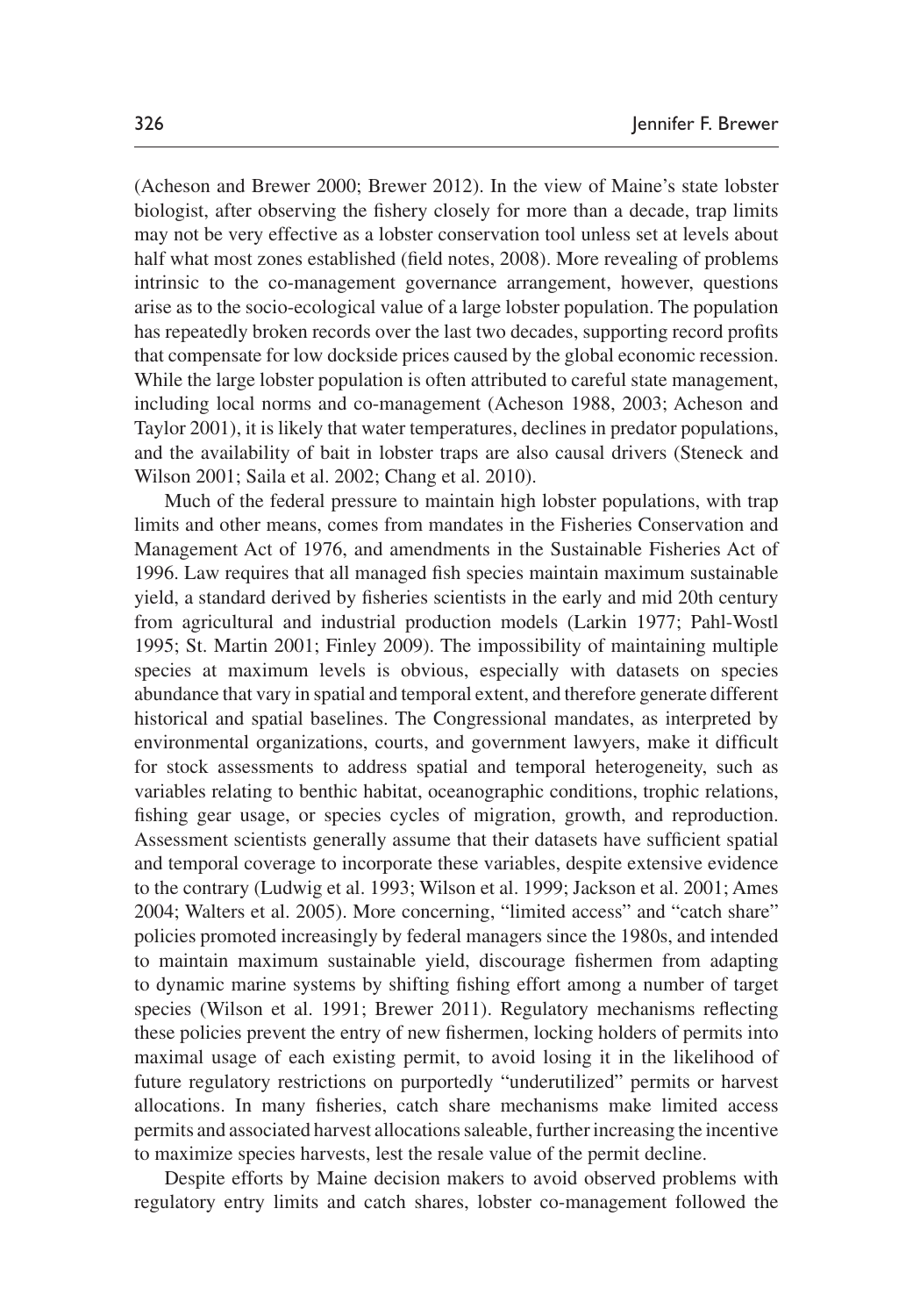same pattern ([Brewer 2012\)](#page-21-11). Shortly after the zones limited trap numbers, most requested, and were granted, permission to reduce the number of lobstering licenses issued by the state, first at moderate rates of decrease, then more drastically. This has effectively closed the fishery, except to young people who can still gain access if they hold a student license for three years before turning 18. Most zones have accumulated license waiting lists years long. Only one zone remains open, with no regulatory entry limit. Few license holders now retire their licenses, knowing they can never be replaced, and anticipating the possibility that license transfer or sale might be legalized in the future. Transferable licenses for some other New England fisheries, especially scallops, have brought windfall profits of one or two million US dollars. An effect of near closure in the lobster fishery has been to concentrate lobster earnings among a small number of coastal residents at a time when lobstering profits hit record highs, while other jobs and earnings endure recession-induced lows. This has been accomplished in the zones through anonymous, mail-in ballot voting for low ratios of license issues to license nonrenewals, so that lobstermen have excluded neighbours and kin without public scrutiny or participation [\(Brewer 2012](#page-21-11)). Anonymous voting mechanisms and entry limits effectively removed lobster fishery decision making from its broader social context. In the past, lobster politics were enmeshed with the interests of other fisheries, shoreside businesses, kinship, and household economies. Many fishermen participated in a number of fisheries ([Acheson 1988;](#page-19-0) [Wilson 1990](#page-25-7); [Brewer 2010\)](#page-21-12). Each also contributed to, and benefitted from, a diversity of paid and unpaid labour in household, kin, and village economies. While lobster license holders always played dominating roles in lobster fishery decisions, they were somewhat constrained by dense social networks. They relied heavily on nonlobstermen for essential shoreside goods and services, and for access to other fisheries [\(Acheson 1988](#page-19-0); [Wilson 1990;](#page-25-7) [Brewer 2012\)](#page-21-11). Since zone creation, state lobster politics are now under more exclusive purview of lobster license holders.

Concurrently, state legislative oversight has lessened on many fishery agency and zone decisions. This was one rationale for co-management zone creation, since the potential for jurisdictional conflicts was rising. Prior to the 1990s, Maine's legislature played a central role in lobster management [\(Acheson 1988,](#page-19-0) [2003\)](#page-20-3). Under new federal policies promoting limited access and catch shares to satisfy simplistic species yield models, pressures on the state legislature increased from federal, regional, and state fishery management agencies, and from the fishing industry [\(Brewer 2012](#page-21-11)). In cases of state non-compliance with regional mandates, federal agencies can withhold funds otherwise destined for state coffers. Further, increasingly computational stock assessments raise the level of statistical and biological knowledge required for management decisions. The lobster industry has held a special place in Maine's identity and political life for several decades, but since zone creation, lobster license holders have become more organized, more politically adept, more confident in promoting their interests, and more bold in obstructing others. Under zone co-management, the state fisheries agency retains lobster fishery jurisdiction, but political incentives are high to oblige any vote of a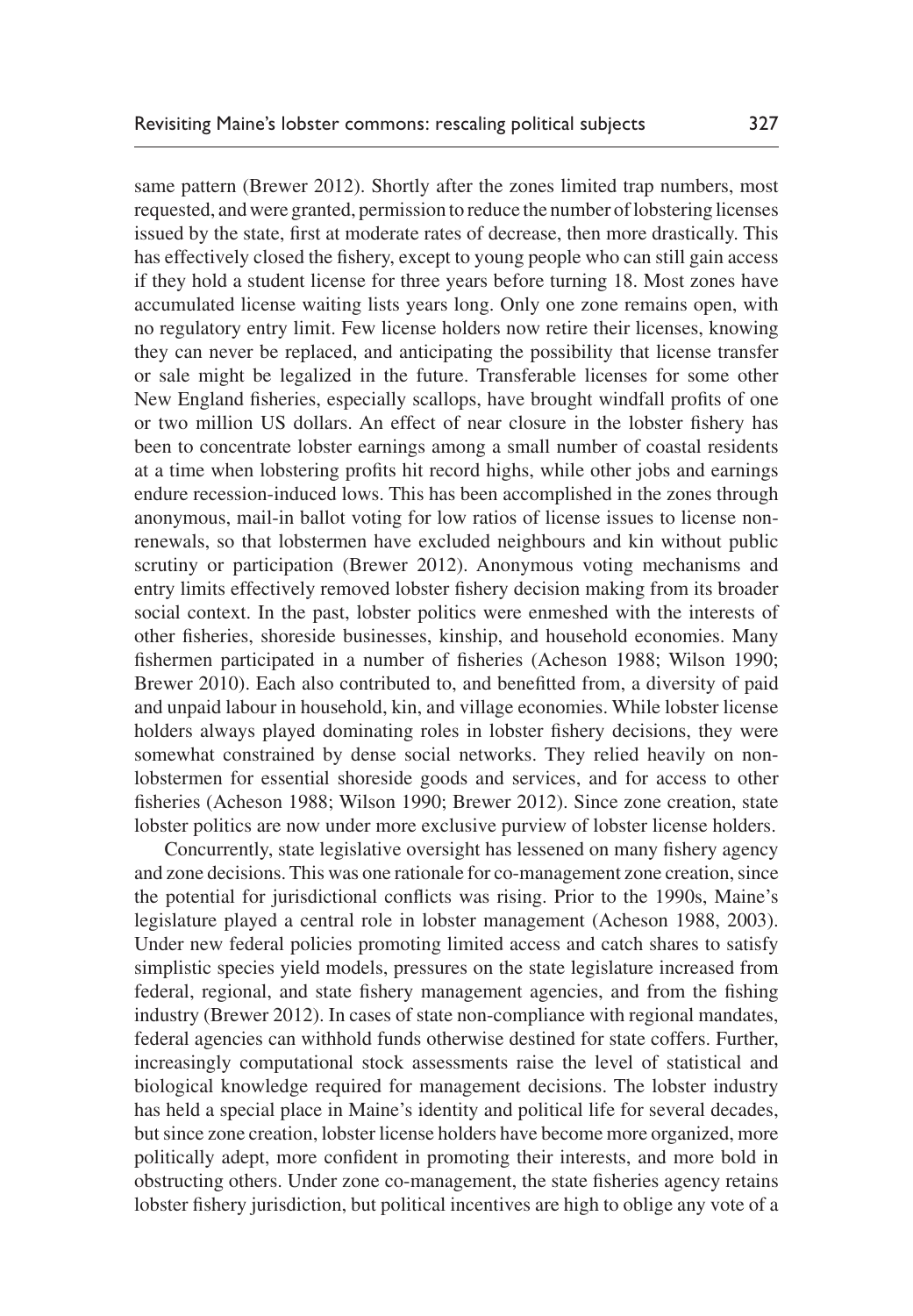zone majority. Knowing this, most zones have discussed the possibility of further restricting licenses for those under the age of 18. Non-license-holding crew are unable to cast zone votes, though most boats employ one crew member, and many crew are highly lobster-dependent, with few marketable skills outside the fishing industry. Even as other fisheries struggle to maintain viable businesses due to fish migratory changes, fish population declines, and regulatory constraints, when lobstermen accidentally catch those species in traps, they routinely spear them as bait instead of releasing them to grow and reproduce. Some lobstermen use new zone boundaries and membership to legitimize setting traps on bottom once exclusively controlled by neighbouring harbour groups ([Brewer 2012](#page-21-11)). More open conflicts between lobstermen and other fishermen have increased, with more lobstermen accusing otter trawlers<sup>2</sup> of wrecking traps, and more trawlers accusing lobstermen of setting traps on grounds previously dedicated to trawling.

Engineers of the lobster zones, including state agency personnel, academics, industry members, and legislative representatives, wished to avoid precisely this kind of species specialization and commodification ([Brewer 2012](#page-21-11)). Given federal trends toward entry barriers and catch shares, in the absence of state intervention, they anticipated shifts in the industry's diversified and adaptive thinking about multiple ecological relationships and overlapping management interests toward a narrower set of fishery-specific interests as understood in the more exclusive and utilitarian calculus of individual license holders. They hoped, however, that industry participation in the new zone co-management arenas would prevent such shifts, given the more communitarian ethic of Maine's rural fishing communities, with an interest in providing sustainable livelihoods to their children and grandchildren. Instead, license holders seized on the unprecedented opportunity to advance their immediate interests, modelling exclusionary proposals after trends in fisheries such as scallops and groundfish, where federal pressure for entry closure and catch shares has made faster progress. They felt particularly justified in doing so since most lobstermen had been closed out of scalloping and groundfishing by federal regulations supported by some scallop and groundfish permit holders. Interestingly, those closures were accomplished through the New England Fishery Management Council, which is itself a co-management entity, albeit a regional one with little opportunity for local input ([Butler et al.](#page-21-15) [2001;](#page-21-15) [Brewer 2011](#page-21-13)). These cascading changes in fisheries policy and regulatory frameworks, initiated at the federal level, but advanced at the state and local level, have reconfigured the political subjectivities of lobster license holders. Where they were once constrained by local relationships among household members, kin, and neighbours, license holders are now more free to advance personal interests and consolidate economic and political power.

<span id="page-10-0"></span><sup>&</sup>lt;sup>2</sup> Otter trawls are net gear that are heavily weighted to capture finfish on or near the ocean bottom. The word trawler usually refers to a boat that is built and rigged to fish with a trawl. It is sometimes used to refer to a fisherman who regularly fishes using a trawl.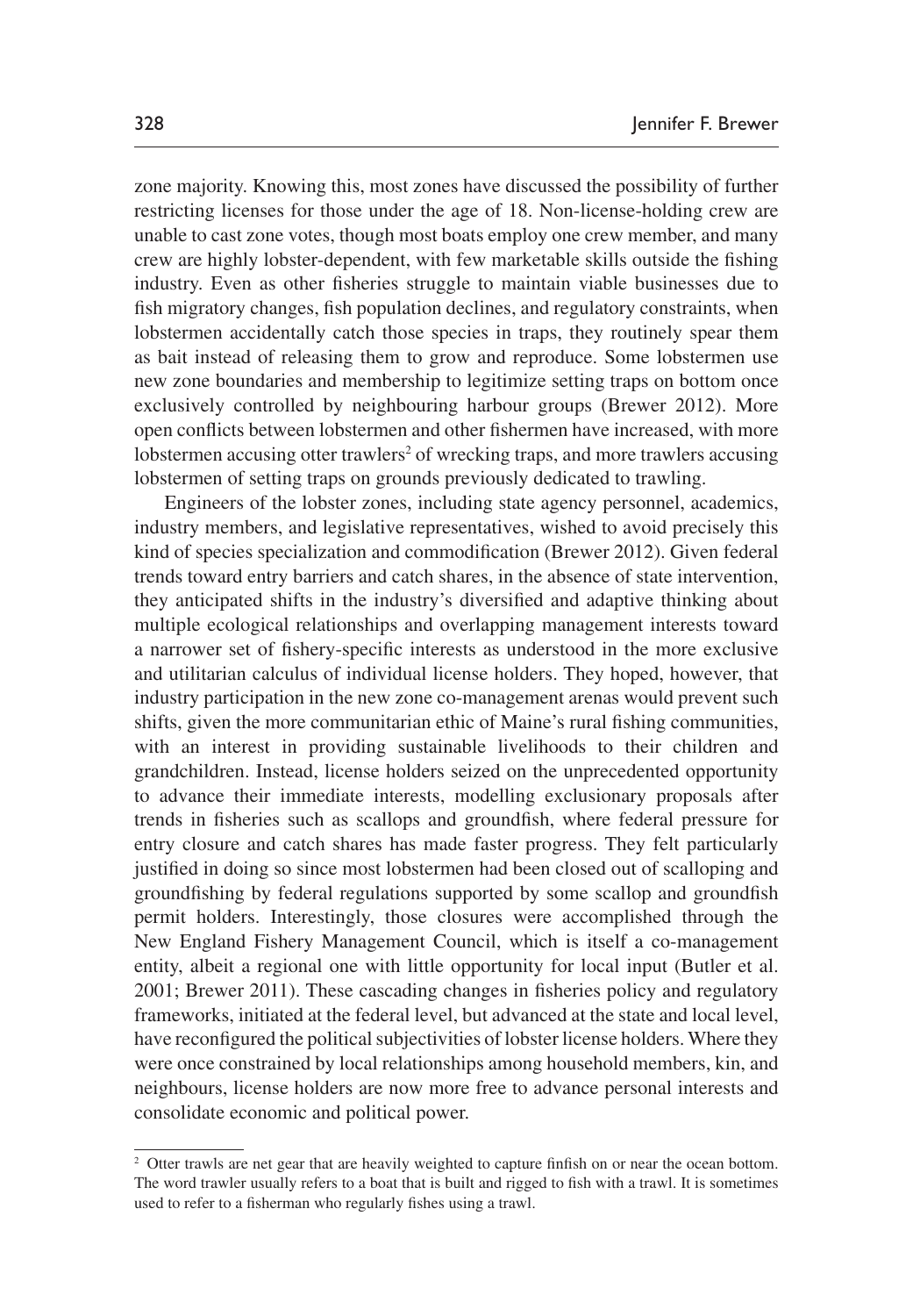#### **2.2. Livelihoods, households, and villages**

Beyond the relatively formalized context of policy and state-enabled rulemaking, subtler changes have taken hold. These are deeply embedded in the personal identities of lobster fishermen and fellow villagers, affecting livelihood strategies and the terms of interpersonal relationships. Some of these changes are woven into larger social trends, partially driven by forces distant from lobstering villages. Nonetheless, new rationalities are also inspired by the unprecedented capacities for political autonomy among lobster license holders under the new co-management regime.

For at least a half century, and likely since European settlement, multigenerational families in coastal villages have maintained deep and pervasive kin ties, including economic interdependencies. Many live close to immediate family, often on land that is given, inherited, or purchased below market value, in houses built by kin and neighbours. In addition to fishing for cash income, subsistence and barter activities have been essential components of diversified livelihood strategies. Family and friends assist with activities such as maintaining fishing boats and gear, providing wood for heat, hunting and gathering, vegetable gardens, vehicle and mechanical repairs, home and property maintenance projects, childcare, eldercare, and domestic chores ([Brewer 2012\)](#page-21-11). Kin relationships also carry symbolic meanings, and influence social and political standing [\(Acheson](#page-19-0) [1988;](#page-19-0) [Brewer 2012](#page-21-11)). Surname-based reputations, allegiances, quarrels, prejudices, and power often endure for decades.

Prior to the introduction of co-management zones, and especially secret ballot voting, lobster fishery decisions were made by individuals embedded deeply within this dense and complex social milieu of local kin and neighbours. Coastal villages have long held boat captains in high esteem, but historically lobster boat captains fell lower on the hierarchy than captains of larger fishing and freight vessels. The status of crew has always been low, though in the past, the more hardworking and capable among them had reasonable aspirations to captain their own boats in the future. Wives and other family members of lobstermen rarely voiced opinions on lobstering activities per se, and those doing so were easily overruled by boat captains. Most fishermen were nonetheless reliant on wives and family for shoreside labour, and therefore somewhat cognizant of their concerns and interests. Virtually all wives relayed messages for fishermen, and timed meals, laundry, and other household activities to accommodate fishing schedules. Many kept all financial records for the household and business, ran business-related errands, and provided food and additional support to crew.

The last two decades brought major changes to southern Maine coastal communities, and less dramatic changes to more northeastern coastal villages, which are farther removed from suburbanization trends. An influx of relatively wealthy seasonal visitors and year-round residents from more urban parts of the northeastern U.S. to the gentrifying coast spurred growth in services and construction, offering new employment options for both women and men, in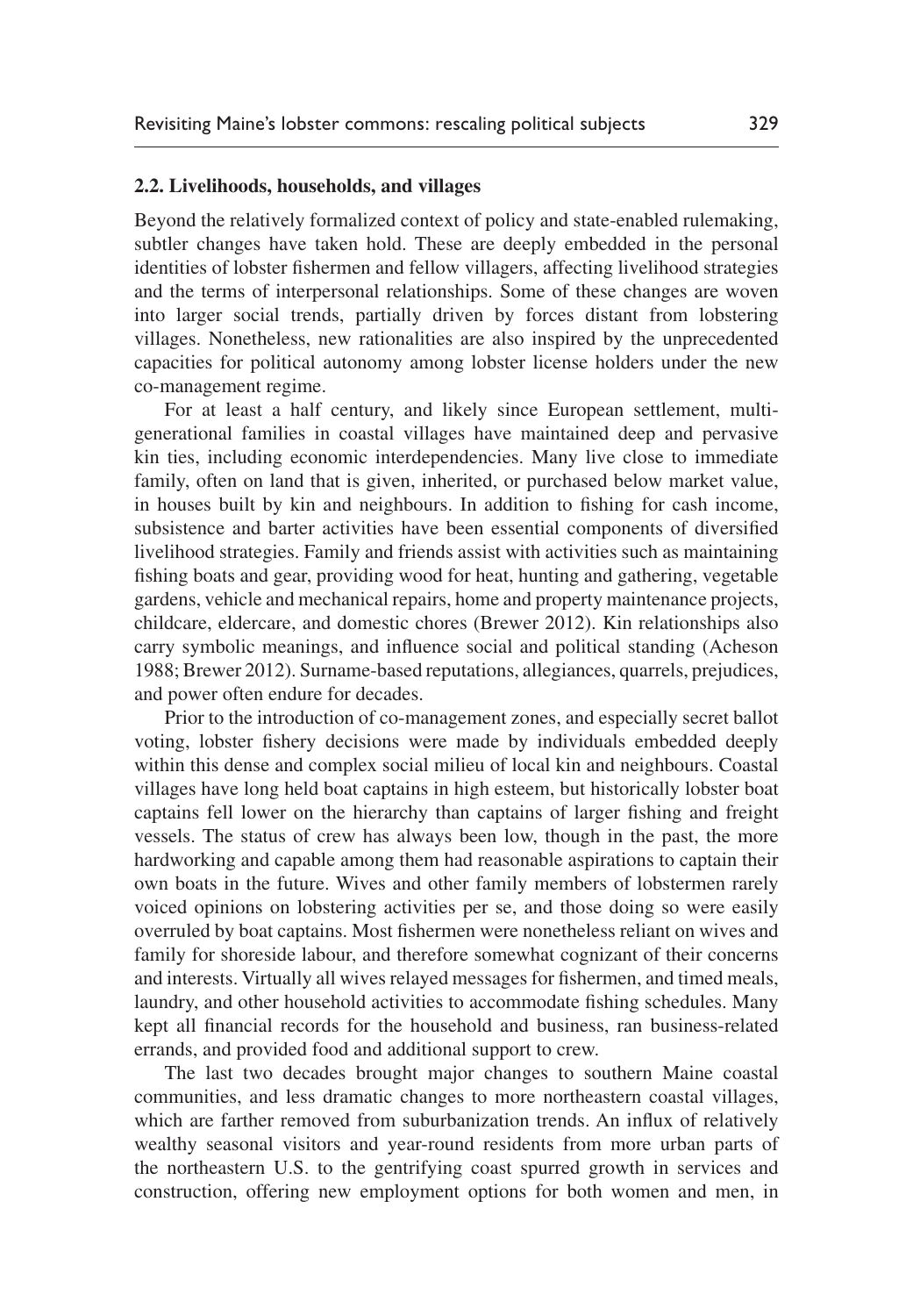jobs that increase exposure to non-fishing and non-local interests. These include the building trades, landscaping, retail, and provision of food, beverages, accommodations, recreational activities, financial and legal services, health care and personal services. The new jobs are less physically demanding than fishing, and, prior to the recession, seemed to offer more reliable incomes, with more predictable advancement opportunities. Many such jobs are not located in peninsular fishing villages, but in towns a few miles inland, with larger populations, more diversified economies, and closer access to major roads. They help women join the paid economy and become less reliant on the fishing incomes of men. Less household labour is devoted to barter and natural resource economies. Nonfishing men and women are less apt to claim a stake in fishing futures as family, neighbours, or providers of fishery-related goods and services, and are unlikely to object to the exclusion of new license holders from lobstering.

Given this context, fishing villages were already changing prior to lobster co-management. The recession interrupted these trends by dramatically reducing non-fishing employment options, however. Many of the new income streams have slowed dramatically. Small construction-related businesses that employed three to five people in 2007 were scarcely employing one or two by 2011 (field interviews, 2007, 2009, 2011). Available jobs in health care, hospitality, and professional services require skill sets unfamiliar to most would-be lobstermen, and most casualties of the construction bust. Most available jobs are in urban areas, requiring unmanageable commutes from fishing villages. For Mainers without jobs, and without job prospects, lobstering is no longer the fallback option it always was in the past. It is now only a realistic choice for those who have held a license and renewed it annually for more than a decade, for those willing to crew with no hope of ever running a boat themselves, and for those younger than 15 with the foresight to get and renew a license. This exclusivity affects not only wouldbe lobsterfishermen, but their partners, families, and neighbours. In addition to providing the unpaid labour described above, some villagers, especially those without full time paid jobs, would have helped increase and circulate household lobstering income by painting buoys, stuffing bait bags, or crewing, especially since the presence of women on lobster boats and wharves has become more socially accepted in recent years.

In other respects, zone letters have replaced more traditional identities. For most of the twentieth century, new fishermen were often prevented from establishing a viable lobstering business, or setting traps in certain areas, due to absent or tenuous kin relationships, a relatively short period of local residence, or some unusual personal history. They might be warned or ostracized, their traps might be cut off, other personal property might be damaged, or they might experience personal threats ([Acheson 1988;](#page-19-0) [Brewer 2012](#page-21-11)). There were sometimes openings for negotiation, however, such as moving traps to different bottom, talking it out, seeking and mobilizing allies within the fishery to retaliate or lobby on one's behalf, or patiently waiting out the opposition ([Brewer 2012\)](#page-21-11). Under regulatory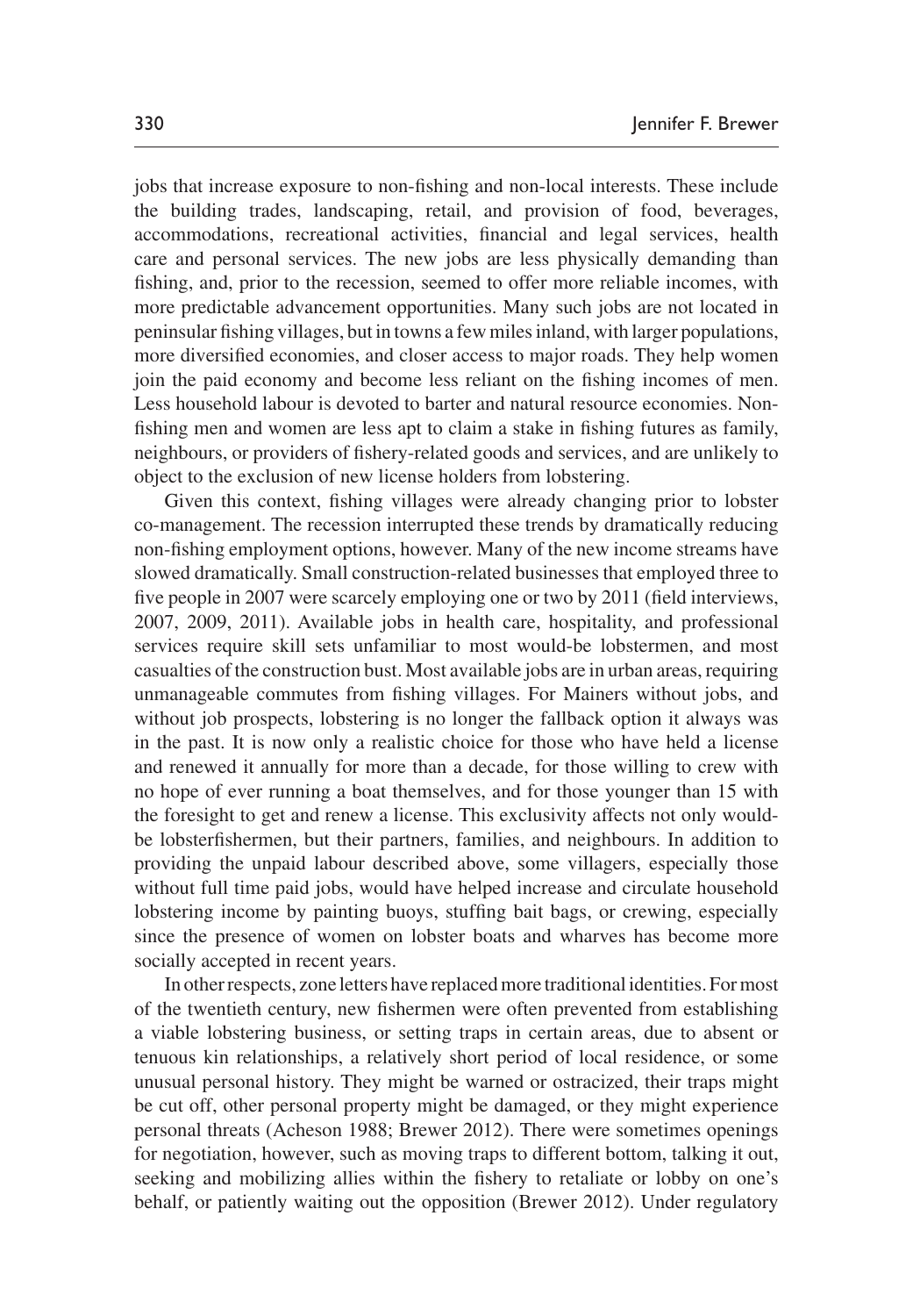entry limits, negotiation is impossible. Zone-affiliated lobstering identities are thus more permanent and exclusive than their pre-zone incarnations. Now, if someone stops lobstering, such as to retire, do other work, or recover from illness or injury, the license is usually renewed, since it can never be regained, once lost. In the past, lobstering was perceived as something more like a repeated choice, even if one made every day for an entire lifetime. Some people never did any other kind of paid work, but there was always other work to be done for subsistence and barter. One often had the option of leaving the boat ashore to do something else for a few months or longer, such as building a house or recovering from an injury. Some went on longer and more distant fishing trips for scallops, groundfish, or tuna, on their own boats or larger ones.

Given the security of a limited entry license that excludes many prospective competitors, plus a recent history of record lobster harvests and profits, many lobstermen took on large loans and mortgages in the 1990s and 2000s. While a used lobster skiff and gear can be found for less than US\$15,000, a big new boat, engine, and traps can easily amount to more than US\$100,000. As global markets continue to reel from the 2008 economic crisis, ex-vessel lobster prices have fallen to multi-decade lows. In some eastern Maine harbours, where landings have been exceptionally high, gross profits are still recordbreaking (field notes, January 2010). In westerly harbours, however, where landings have levelled off, lobstermen with large debt can barely break even (Acheson and Acheson 2010: field notes, March, 2012). They now have no choice but to go lobstering, and go hard, because there are no other jobs available that could pay those loans. Further, some fear that present lobstering histories may be used to qualify for future lobstering access, if lobster populations decline and fleet consolidation emerges as a proposed regulatory response. Such a scenario would closely mimic other limited entry fisheries, especially federally managed ones, where landings histories determine catch quota allocations. While some of the impetus to incur unprecedented lobster business debt arises from record lobstering profits, state-supported entry restrictions lend a sense of economic entitlement and political confidence to license holders.

Identities of lobster-reliant villagers thereby reify as the state and fellow lobstermen grant apparently permanent lobstering privileges. Concurrently, nonlobstering identities of villagers denied those privileges also become entrenched. Especially in more eastern towns, boat captains as young as their early 20s proudly command shiny new trucks and boats, while non-lobstering peers and elders choose between paying for home repairs and health care. Some lobstermen now grappling with low lobster prices more loudly lament their exclusion from other fisheries, and use the argument to advance license transfer proposals. One said publicly to state legislators, "Ever since you put us in a box…. It used to all connect. Now you've got us all boxed in or divided and conquered or whatever it is… I lost my scallop license. I lost numerous licenses… It's always been a family thing." He then asserted that kids with trust funds are fishing in his zone,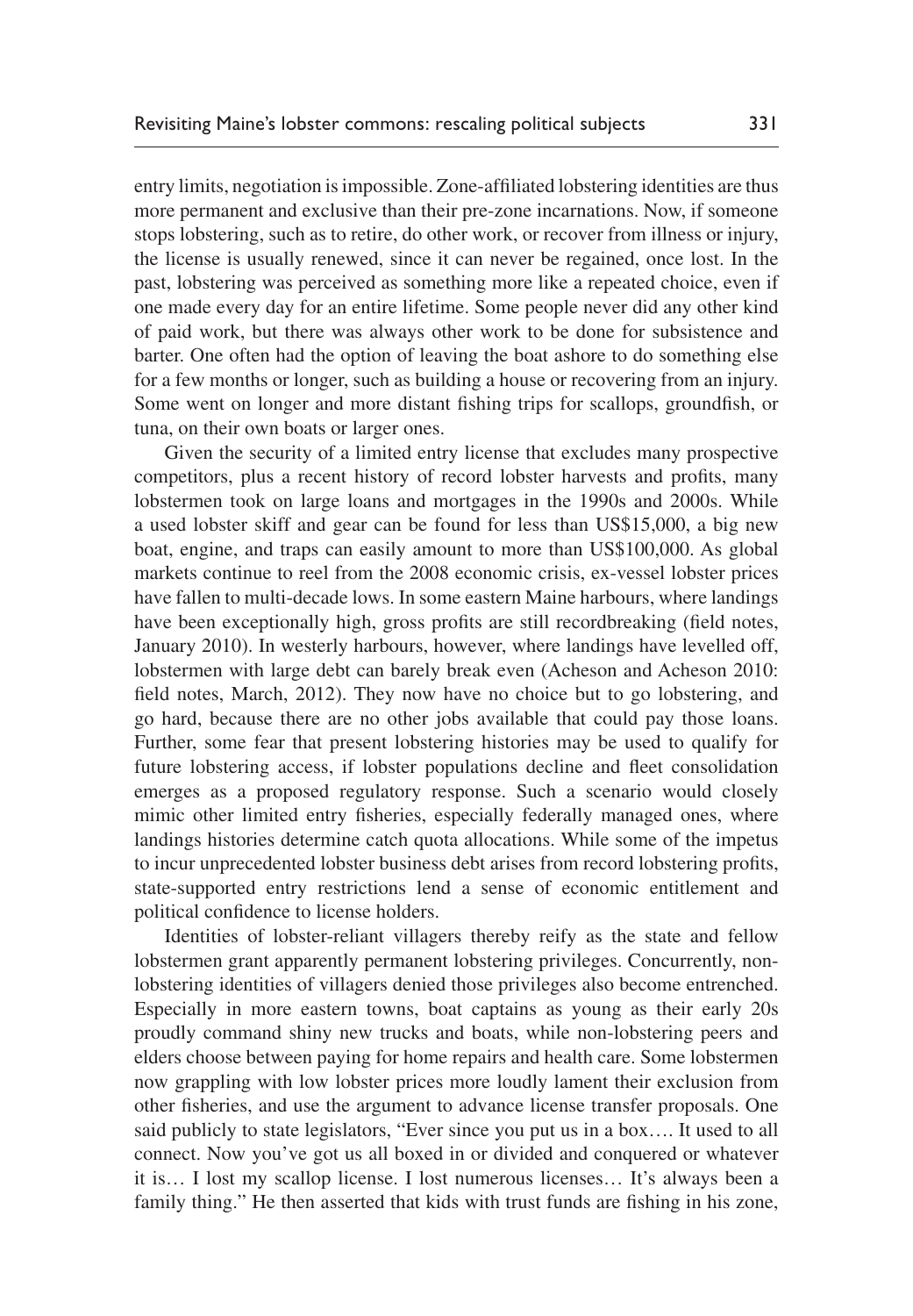and argued that he should be allowed to sell his license. His rhetorical strategy posits lobster license sale as the solution to inter-species flexibility lost through consolidation of access to scallops and other fisheries. Inviting accusations of ethical fallacy, and shirking any personal liability by establishing that government and the idle rich are responsible for precipitating wrongs, he offers privatization as appropriate redress for the errors of privatization, since this time he would end up on the winning end of the deal.

Legal exclusivity has cultivated a more governmentalized rationality among license holders. Lobstermen previously perceived government and law as marginal to lobstering activities. They generally accepted the few existing regulations, including bans on the taking of productive females and undersize and oversize lobsters, as means to protect the industry from lobster population declines experienced in the 1920s and 1930s ([Acheson and Steneck 1997](#page-20-12)). In sharp contrast, day-to-day determination of who got to fish and where was centred around harbour-based concerns. Kin and neighbours served as fishery gatekeepers. Local relationships comprised the primary means of personal influence on access opportunities, whether through combative or cooperative strategies. Now, state government is the central ally in decisions and constraints concerning access. This effectively segregates license holder interests from the more complex interdependencies of coastal villages. State administration of voting enables aggregated license holder preferences to supersede discussion that might have taken place at the local level.

Judgment as to the desirability or undesirability of this governmentalization depends partly on whether one focuses on moments of local, extra-governmental discussion that might be characterized as pluralistic, communitarian, or fraught with prejudice and discrimination. Indeed, all such moments can be observed, at different times, in different places. One can argue that the lobster zones opened more neutral spaces for public deliberation that are transparent to state oversight, in which lobster license holders can consider the merits of any change in the allocation of resource access, and cast a vote in without fear of reprisals for dissent. Minority interests might thereby be better protected, even while the majority rules. In this liberal perspective, the politico-lobstering subject might be seen as modernized, removed from the archaic pressures of nepotism and prejudice. In newly administrative fishery decisions arenas, reason is expected to overcome emotion, yielding more rational outcomes. From a more communitarian perspective, however, the zones shift the scale of lobstering activities, lobstering identities, and the political leverage of lobstering interests in ways that incur longterm costs to collective interests of coastal communities. The state and license holders allied to accomplish regulatory exclusion, veiled in conservation rhetoric, and largely without visible opposition. They removed resource management decision making from local publics, where ideals of equal opportunity, justice, and pluralist identities might be voiced, and where debate might compare these lofty ideas to lived realities. In this time of economic uncertainty, without legal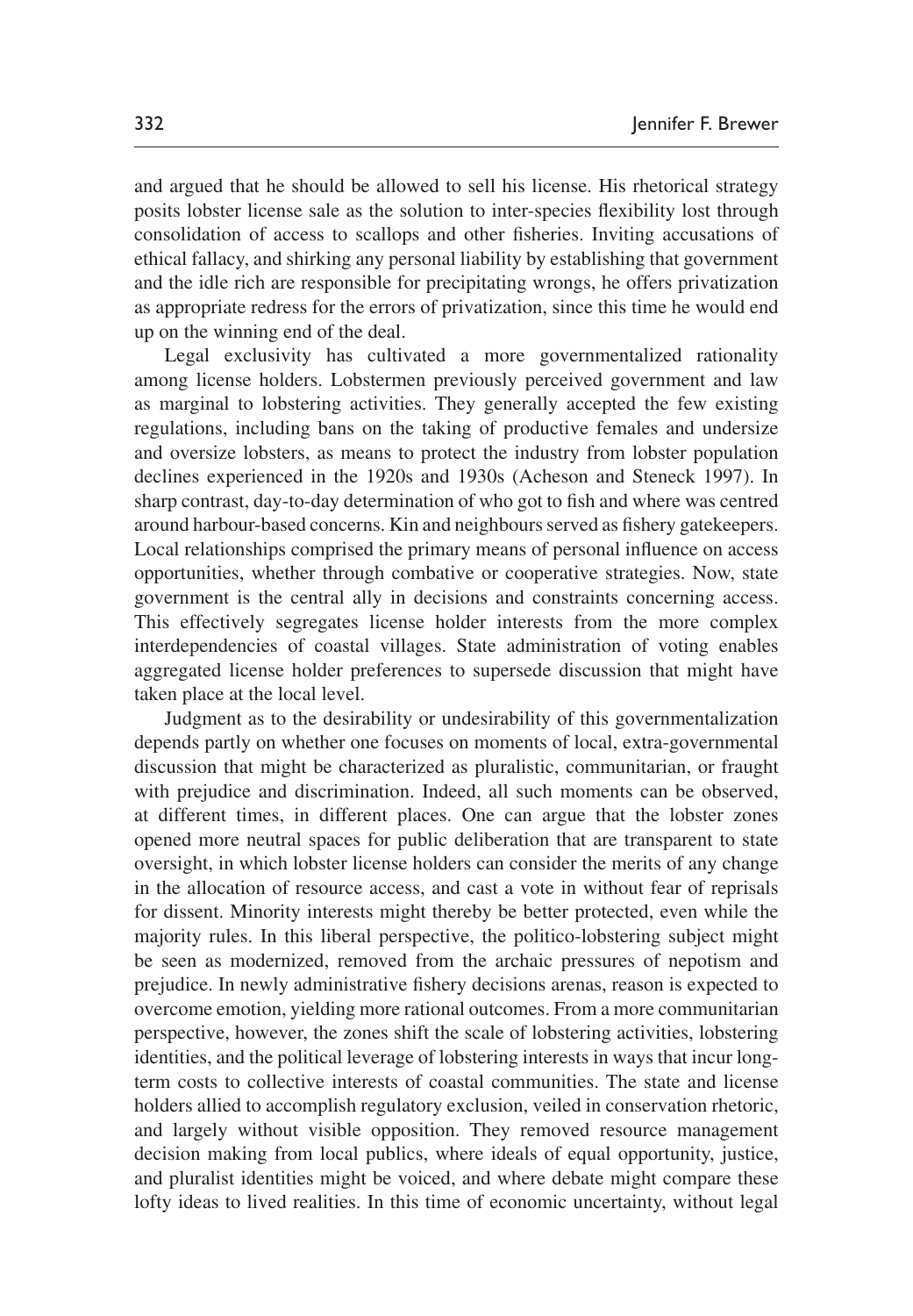entry limits, villagers might have exerted sufficient pressure on lobstermen to allow more new boat captains among kin and neighbours, distributing lobstering profits more equitably, not just among the anointed few. This paper cannot aspire to resolve those debates, though they are relevant to the broader development of common property theory, and its relationship to longstanding tensions in democratic theory. Less ambitiously, the following returns to the aforementioned geographic traditions in poststructural political ecology and critical theory, with the more modest intent to leverage additional analytic purchase on issues of scale and subjectivity as they may impinge on the margins of these democratic debates, and on associated policy implications of commons scholarship.

# 3. Political scales and subjectivities

Recognition of political scales as multiple and interactive reveals important insights in the lobster case. Assessed from the perspective of lobster license holders, lobster co-management seems to be a success. License holders have agreed to constrain fishing effort through trap limits and entry limits. Lobster populations are abundant and trap increases have slowed, increasing or stabilizing average catch per unit of fishing effort, as measured in labour and monetary inputs. It is not clear, however, that the lobster population would have declined without these constraints. Discrepancies in scalar assumptions about lobster population dynamics linger between federal and state scientists. Further, at village to statewide scales, questions arise about the public value of large lobster populations, the distribution of benefits and costs of lobster conservation, and the status of other ecological goods and services co-located with lobster. Distribution of lobstering income is now restricted to a narrower group of direct beneficiaries. This narrowing will continue unless some action is taken to reverse it, as a disproportionate number of older license holders age into retirement, and the state issues few new licenses. In western harbours, teenagers have little financial incentive to maintain a license now, unless they anticipate that lobster prices will rise as the economy improves. While rebounding profits are quite possible, from global economic recovery or reduced fishing input costs with lower trap limit proposals, teenagers tend to pursue immediate rewards, with less interest in possible futures. Those without three-year license histories when they turn 18 face 12–20 year waiting lists.

From the perspective of non-lobstering fishermen and their households, the increasingly powerful lobster lobby can overwhelm other fishing interests, both locally and in formal management. Groundfishermen increasingly encounter gear conflicts with lobster traps, and local groundfish population recovery is hindered by lobstermen spearing live fish as bait. Diversified fishermen who also set lobster traps are particularly vulnerable if they protest, risking trap losses. Paradoxically, the older management regime accommodated flexibility and pluralism at the local level in ways that the present co-management regime does not. Formal and informal rulemaking activities were conducted in dual spheres, one state controlled, one locally controlled. Regulation focused on how to fish, such as by what size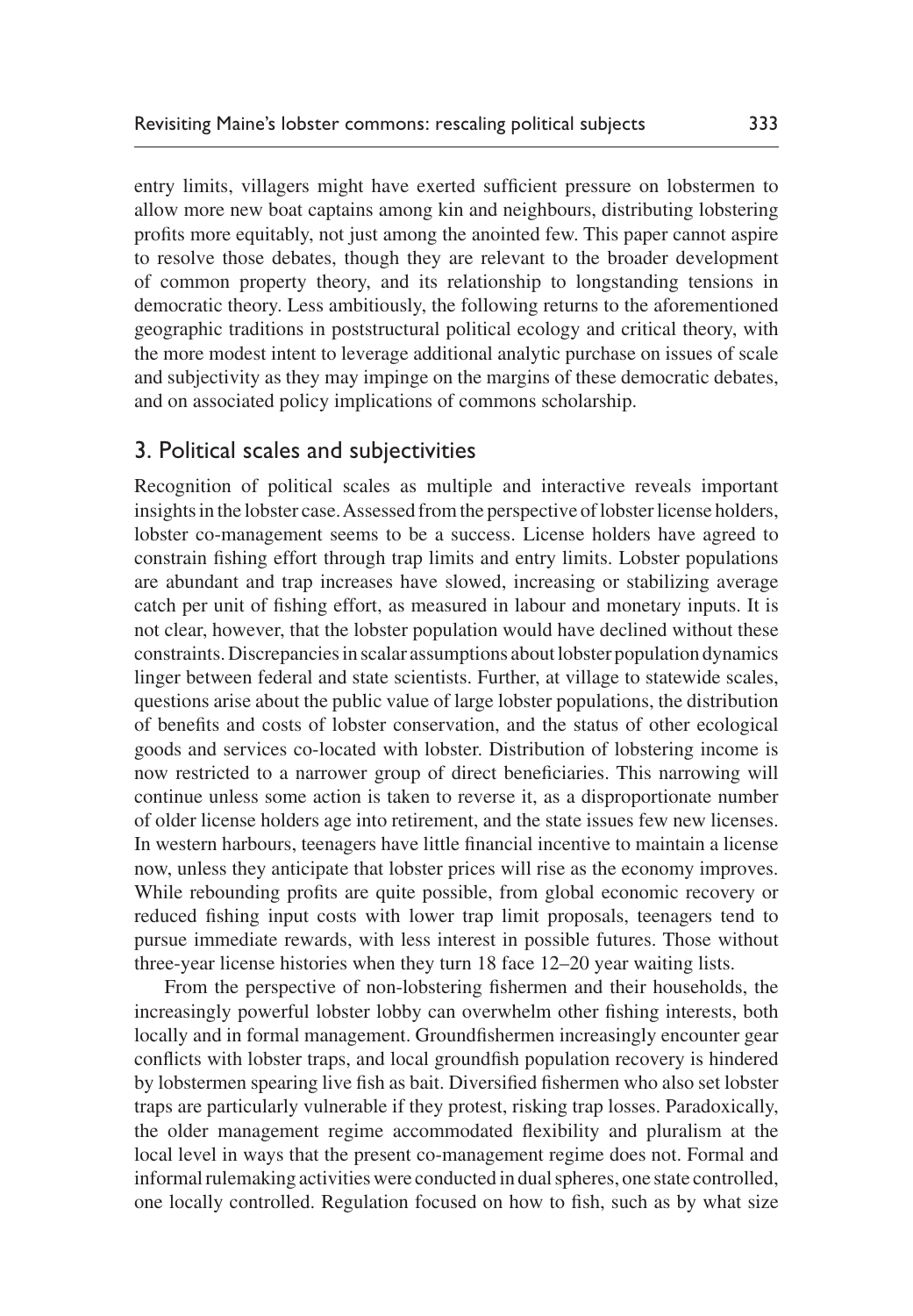and reproductive criteria to select marketable catch, not what species to fish for. Fishermen could switch target species on an annual or interannual basis, depending on species abundance, markets, fishing or non-fishing labour availability, or physical capabilities related to age or health. Since zone co-management merged local and state management roles, pluralism is less in these respects. Zone entry limits, and the prospect of further fleet consolidation, draw legal boundaries between dedicated lobster boat captains and other villagers [\(Brewer 2012](#page-21-11)). The latter group includes non-fishing would-be-lobstermen, non-lobstering fishermen for other species, casual or dedicated lobstering crew who don't hold licenses, members of lobstering families who play shore support roles, and other residents of coastal villages. Formerly diversified fishermen are now pressured to specialize in lobster or another species. The zones are not simply mediators between local and state-regional regimes; they disaggregate lobster license holder interests from diversified fishing and non-fishing publics. This affects not only management outcomes, but micro-scale institutions of household and village life. Zone meetings erode the centrality of informal, iterated conversations in such places as kitchens and workshops, where local non-lobstering interests might also be heard. Ecological and economic implications of increased lobstering specialization are significant. If the lobster population ever falters, many lobstermen will be locked out of other fisheries for lack of landings history, and will have no viable employment option. In this event, political pressure to permit continued levels of lobstering activity would likely be acute, even at risk of further lobster population declines.

While these changes manifest at the local level, they emerge from a multilayered jurisdictional context. Co-management arose as a state strategy to deter federal usurpation of local, informal management. Though beyond the scope of this article, that manoeuvre required executive and legislative coordination, regional alliances with other state agencies, and support or tolerance from trade groups representing portions of the lobster industry ([Brewer 2012\)](#page-21-11). In this newly expanded political setting, encompassing villages, zones, state, region, and nation, identities and subjectivities become central to the evolving politics of co-management. When informal, local management persisted principally beyond the optic of government, lobstermen weighed multiple loyalties and beliefs in each decision about fishery entry and access ([Brewer 2012\)](#page-21-11). Pervasive and multilayered webs of economic and symbolic relationships including kinship, class,<sup>[3](#page-16-0)</sup> gender, and age all impinged on daily actions that supported, undermined, or avoided conflicts over lobstering grounds, markets, information, wharf space, labour, and other lobstering inputs. Each lobsterman's words and actions confirmed or contradicted village perceptions, affirming or attenuating innumerable social ties and allegiances, and shaping personal identities. Under

<span id="page-16-0"></span><sup>&</sup>lt;sup>3</sup> The term "class" arises directly from field data collection, referring not only to differences between fishing and non-fishing work, but to differences within and among fisheries.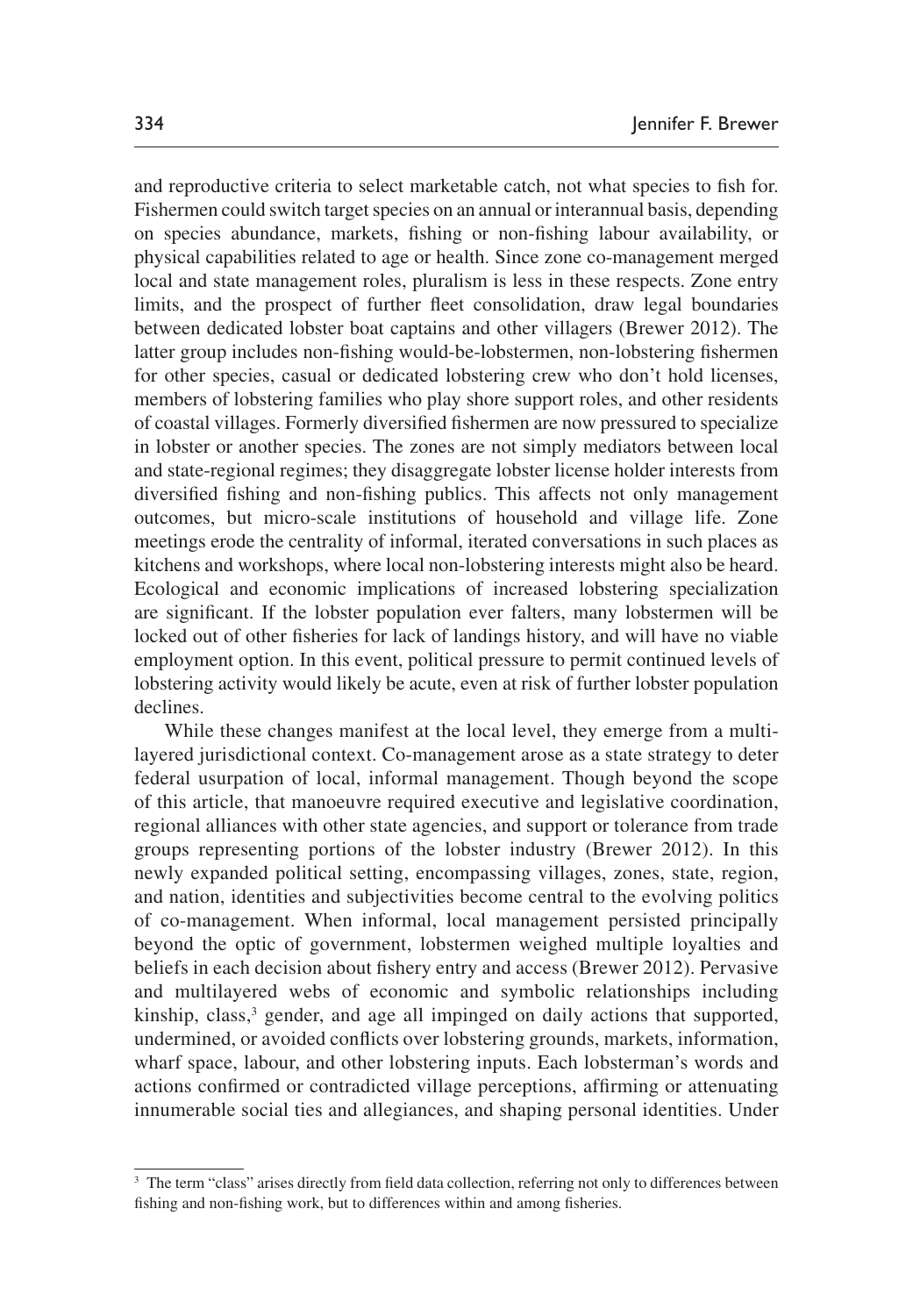this regime, most lobstermen rarely went to lobster management meetings organized by government. On rare occasion, perceiving some grave impact from a proposed regulatory change, some number of them would appear at a legislative or agency hearing in the state capitol. Such an adventure would generally be undertaken as a group, to support a unified majority position. Many travellers would not even speak up to the room as a whole, but intended their presence to indicate support for bolder speakers from their harbour. In this atmosphere, it was difficult to express dissenting or minority opinions without substantial support from some faction and a willingness to take on considerable financial risk, with lobstering gear and other property vulnerable to vandalism back home.

Co-management does not obviate intensive village bonds, or censorship of minority opinions, but it overlays a very different decision arena, in which identities and political subjects are substantially reconstituted ([Brewer 2012\)](#page-21-11). In the effectively segregated setting of zone meetings, kin, class, gender, and age relations persist, but they compete with unprecedented legal identities of license holders who presume more permanent resource access, ensured by the state. Boat captains legally exclude new lobstermen with state support and enforcement, and leverage state support to trump many non-lobstering coastal interests. On the other hand, they are somewhat less free to persecute dissenting fishermen with gear destruction because of greater scrutiny from the state as management partner, and more frequent communication between industry members and public officials. With many of the most controversial regulatory decisions made by secret mail-in ballot, as in the instances of entry limits and trap limits, minority opinions gain some traction, as do majority opinions that might otherwise be vulnerable to retaliation from a powerful minority. Spatial and temporal segregation of the voting act suspends interpersonal and moral commitments that might otherwise maintain broadly negotiated resource access. Voting in the isolation of one's home excuses license holders from public scrutiny. A decade ago, many of the lobstermen now voting to exclude neighbours from lobstering couldn't imagine supporting such a position. For the vast majority, a first instinct was to voice the near-universal moral abhorrence in their villages to the idea of privatizing a common property resource. A second gut response was to note the centrality of lobstering income to their village. The prospect of personal gain from regulatory privatization was rarely discussed before zone creation. This changed rapidly, however. By 2011, individual license holder income had become a driving discursive force, often couched as resource stewardship to mask the injustice of privatization: the lobster population must be conserved, therefore increasingly restrictive entry limits are necessary to control lobstering effort. Comments about village reliance on lobster-related jobs are also heard, but less often than in the past, and with weaker moral claims. Objections to entry limits as privatization are now rare, except in conversation beyond the earshot of license holders. One lobsterman who could likely sell his boat for tens of thousands of dollars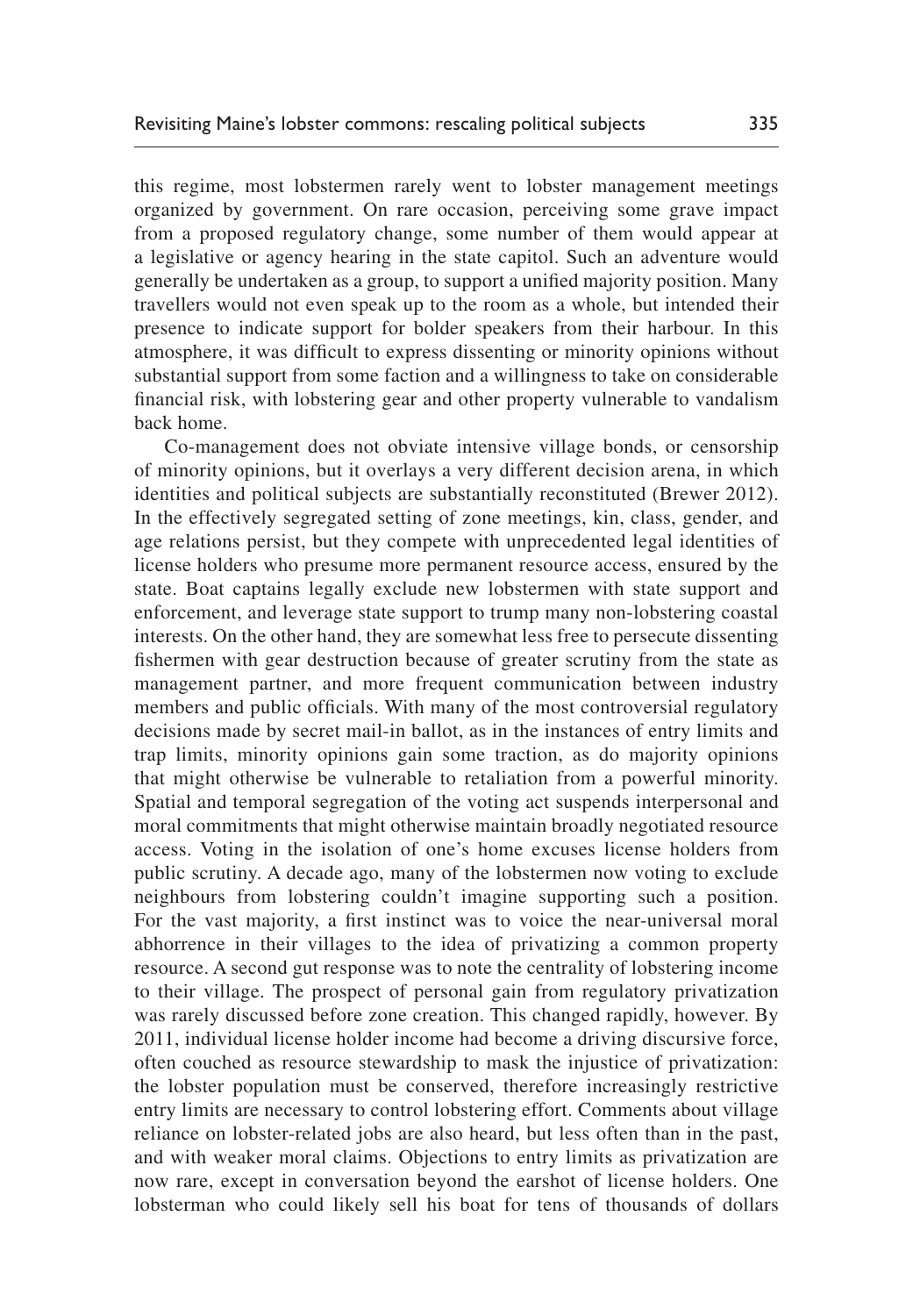upon retirement angrily asked a public panel of state legislators, "Why can't [licenses] be transferable or sellable? Because your business isn't really worth something unless you can sell it… I'd like to think that would be a retirement... not have a dead thing sitting on top of you."

License holder concerns do persist about the prospect of industry consolidation if licenses are made transferable, despite windfall profits that could be made by selling them. In spring 2012, a lifelong lobsterman with two decades of leadership experience in the Maine Lobstermen's Association estimated that 75% of license holders oppose making licenses sellable. Similarly, a state legislator recalls hearing from one zone representative, "If we ever get to a point where a kid getting out of high school can't get a license, we should all be taken out and shot." Further, one lobster zone still bucks the trend, with no entry limit as late as early 2012. In that highly fishery-dependent zone, debates continue over the relative importance of employment options in isolated villages and islands, compared to the higher future profits that might be made with entry limits. So while the state lobster industry has not embraced privatization wholesale, it has substantially reordered the balance between the priorities of individuals and collectivities. Hoping to scale up the communitarian political subjectivities of the fishery, co-management inadvertently scaled down the logic of capital accumulation through state-sanctioned regulatory exclusion. Even as lobstering subjects have succeeded in constraining the greediest among them, they consolidated fishery control, partially sidelining other village interests. Witnessing an increasing number of entry-related legislative proposals, and with public debate mounting, the balance between individual profits and collective well-being will continue to evolve, in rhetoric and policy. With it evolves a tension within fishing subjectivities between dense local affinities that argue for broader distribution of ecological goods and services, and instrumental motives more comfortably supported at supra-local scales, which would concentrate resource profits in the shorter and longer terms.

# 4. Toward plural commons

Limited to the particular instance of Maine lobster, these observations may seem less than precipitous. The economic woes and deliberative claims of a few thousand people living in a relatively developed and resource-rich locale are not the most pressing of global policy concerns. Nor are these outcomes unduly surprising to political ecologists. The case raises questions, however, about the trend toward decentralized co-management in fisheries, forests, water, wildlife, and other resources. Commons scholars have rightly won wide acclaim for distilling elegant rules that enable successful resource conservation beyond government or markets. Nonetheless, as Ostrom herself points out, most commons are nested in dense institutional landscapes. The target resource and the target resource users are never the only variables in play. Resource users and other community members have interests, capabilities, and burdens that reach across scales of analysis. Further,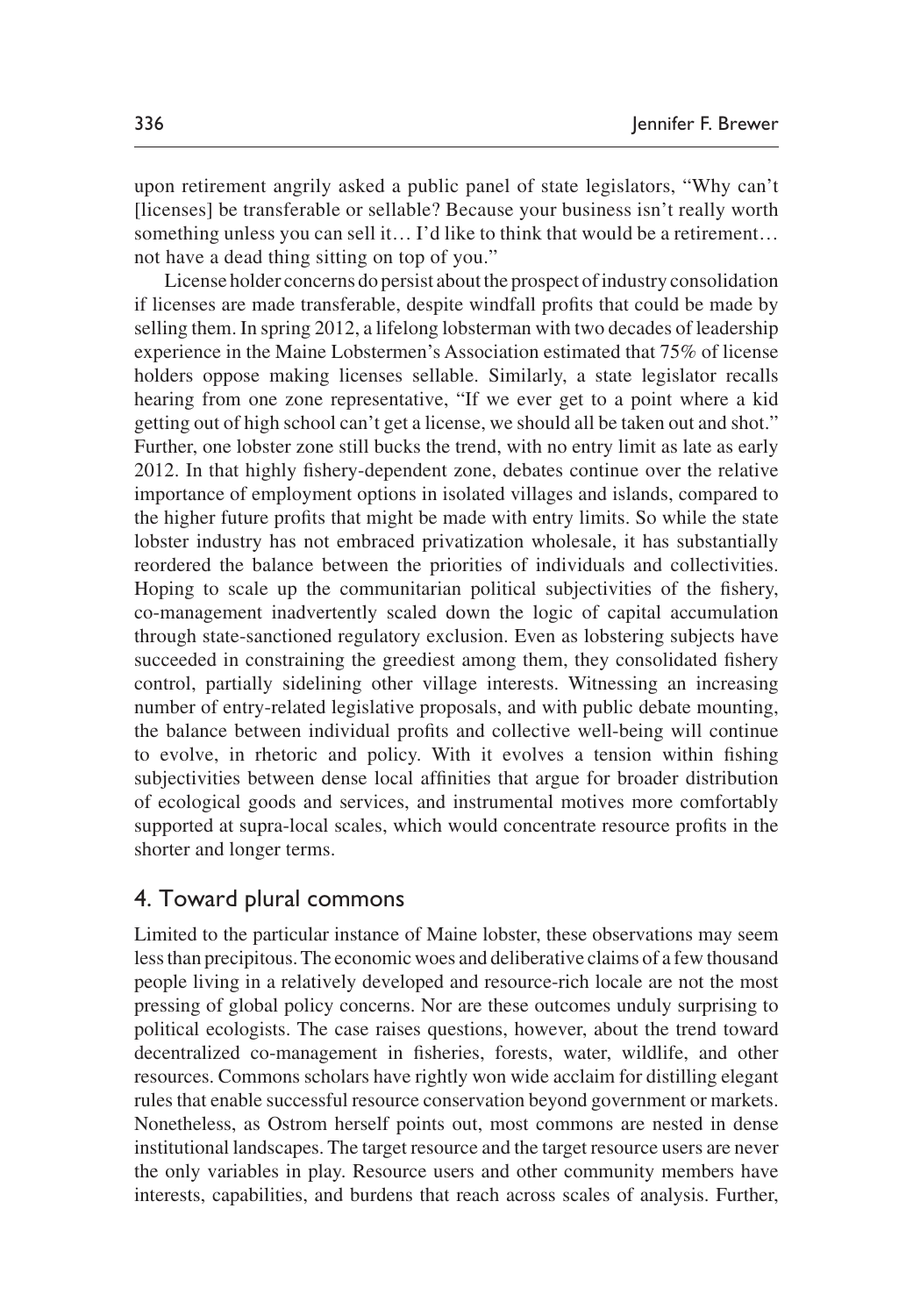the parameters and relative salience of those scales change over time. While we might laud the interest of governments, non-governmental organizations, and parastatal organizations in policy innovation to empower decision making at more local scales, those interventions inevitably reconstitute any number of political subjects, in ways that can trigger a perpetual cascade of changes throughout the human-environment system.

Put in more practical terms, policies purporting to conserve resources can alter resource access patterns in ways that are ultimately more or less desirable for different segments of society. Not only do we each maintain multiple rationalities simultaneously, but the predominance of one rationale over others depends partly on which scalar frame of reference prevails at any given moment. Re-aligning collective identities by bolstering them in one decision arena or another affects not only how each person understands her social position, but how each perceives capacities for collective action, and which inevitably divergent loyalties adhere. This is as true of researchers and policymakers as it is of resource users. The scales we choose in the course of inquiry, explanation, and decision making result in different epistemologies, assessments, and policy outcomes. Governments, industry, NGOs, and other groups are co-creating new management institutions in both more and less developed contexts worldwide. If we fail to consider appropriate scales of analysis and ensure opportunities for public deliberation prior to policy implementation, some populations will bear socio-ecological costs without prior consent or knowledge.

Other papers in this journal have pointed to related concerns about institutional complexity, and have offered plausible means by which to cope [\(Berkes 2008](#page-20-5); [Cox 2011;](#page-21-8) [Stern 2011\)](#page-24-16). The present paper offers no systematic solution, but presents one example of a well-documented commons that we might assess differently by adopting more deeply theorized notions of political scale and subjectivity. While scholars and decision makers are inevitably limited in capabilities and resources, if we do not maintain broadly critical perspectives on our own assumptions, if we do not allow analysis and deliberation to inform one another before initiating social experiments, we run the risk of creating new policy problems, even if we resolve existing ones. As demonstrated by the interplay of theoretical frameworks to re-examine the lobster case, deep empirical research and persistent interaction among epistemic communities in scholarship and practice can help to identify and explore decision tradeoffs. Such work is not always rewarded by academic audiences or in polarized decision arenas, but it may produce knowledge and practice that better accommodate socio-ecological pluralism.

### Literature cited

<span id="page-19-0"></span>Acheson, J. M. 1988. *Lobster Gangs of Maine*. Hanover, NH: New England University Press.

Acheson, J. M. 1997. The Politics of Managing the Maine Lobster Industry: 1860 to the Present. *Human Ecology* 25(1):3–27.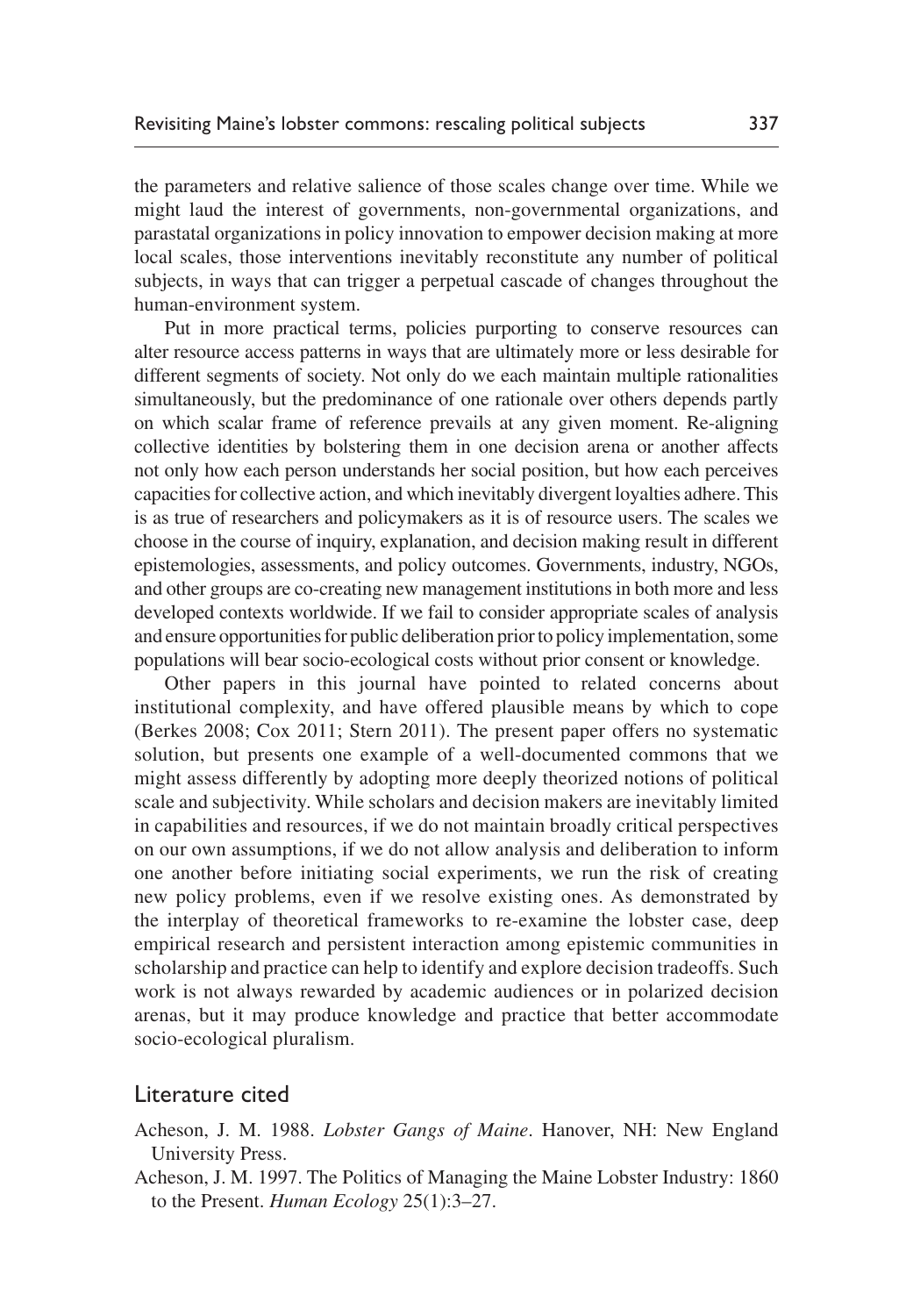- <span id="page-20-8"></span>Acheson, J. M. 1998. Lobster Trap Limits: A Solution to a Communal Action Problem. *Human Organization* 57(1):43–52.
- <span id="page-20-3"></span>Acheson, J. M. 2003. *Capturing the Commons: Devising Institutions to Manage the Maine Lobster Industry*. Hanover, NH: University Press of New England.
- <span id="page-20-13"></span>Acheson, J. M. and J. F. Brewer. 2000. Changes in Territoriality in the Maine Lobster Fishery. In *The Commons in the New Millenium: Challenges and Adaptation,* eds. N. Dolsak and E. Ostrom. Cambridge, MA: MIT Press.
- <span id="page-20-2"></span>Acheson, J. M. and R. Gardner. 2011. The Evolution of the Maine Lobster V-Notch Practice: Cooperation in a Prisoner's Dilemma Game. *Ecology and Society* 16(1):41.
- <span id="page-20-1"></span>Acheson, J. M. and J. Knight. 2000. Distribution Fights, Coordination Games and Lobster Management. *Comparative Studies in Society and History* 42(1): 209–238.
- <span id="page-20-12"></span>Acheson, J. M. and R. S. Steneck. 1997. Bust and then Boom in the Maine Lobster Industry: Perspectives of Fisheries Managers and Biologists. *North American Journal of Fisheries Management* 17(4):826–847.
- <span id="page-20-14"></span>Acheson, J. M. and L. Taylor. 2001. The Anatomy of the Maine Lobster Comanagement Law. *Society & Natural Resources* 14:425–441.
- <span id="page-20-4"></span>Agrawal, A. 2002. Common Resources and Institutional Sustainability. In *Drama of the Commons*, eds. E. Ostrom, T. Dietz, N. Dolšak, P. Stern, S. Stonich, and E. Weber. Washington, DC: National Academy Press.
- <span id="page-20-6"></span>Agrawal, A. and C. C. Gibson. 1999. Enchantment and Disenchantment: The Role of Community in Natural Resource Conservation. *World Development* 27(4):629–649.
- <span id="page-20-15"></span>Ames, E. P. 2004. The Stock Structure of Atlantic Cod in the Gulf of Maine. *Fisheries* 29(1):10–28.
- Armitage, D. R., R. Plummer, F. Berkes, R. I. Arthur, A. T. Charles, I. J. Davidson-Hunt, A. P. Diduck, N. C. Doubleday, D. S. Johnson, M. Marschke, P. McConney, E. W. Pinkerton, and E. K. Wollenberg. 2008. Adaptive Comanagement for Social-ecological Complexity. *Frontiers in Ecology and the Environment* 7(2):95–102.
- <span id="page-20-7"></span>Baland, J. M. and J. P. Platteau. 1996. *Halting Degradation of Natural Resources: Is There a Role for Rural Communities?* Oxford: Oxford University Press.
- <span id="page-20-10"></span>Bebbington, A. and J. Carney. 1990. Geography in the International Agricultural Research Centers: Theoretical and Practical Concerns. *Annals of the Association of American Geographers* 80(1):34–48.
- <span id="page-20-5"></span>Berkes, F. 2008. Commons in a Multi-Level World. *International Journal of the Commons* 2(1):1–6.
- <span id="page-20-0"></span>Berkes, F., D. Feeney, B. McCay, and J. Acheson. 1989. The Benefits of the Commons. *Nature* 340:91–93.
- <span id="page-20-11"></span>Biersack, A. and J. B. Greenberg, eds. 2006. *Reimagining Political Ecology*. Durham, North Carolina: Duke University Press.
- <span id="page-20-9"></span>Blaikie, P. and H. C. Brookfield. 1987. *Land Degradation and Society*. London: Methuen.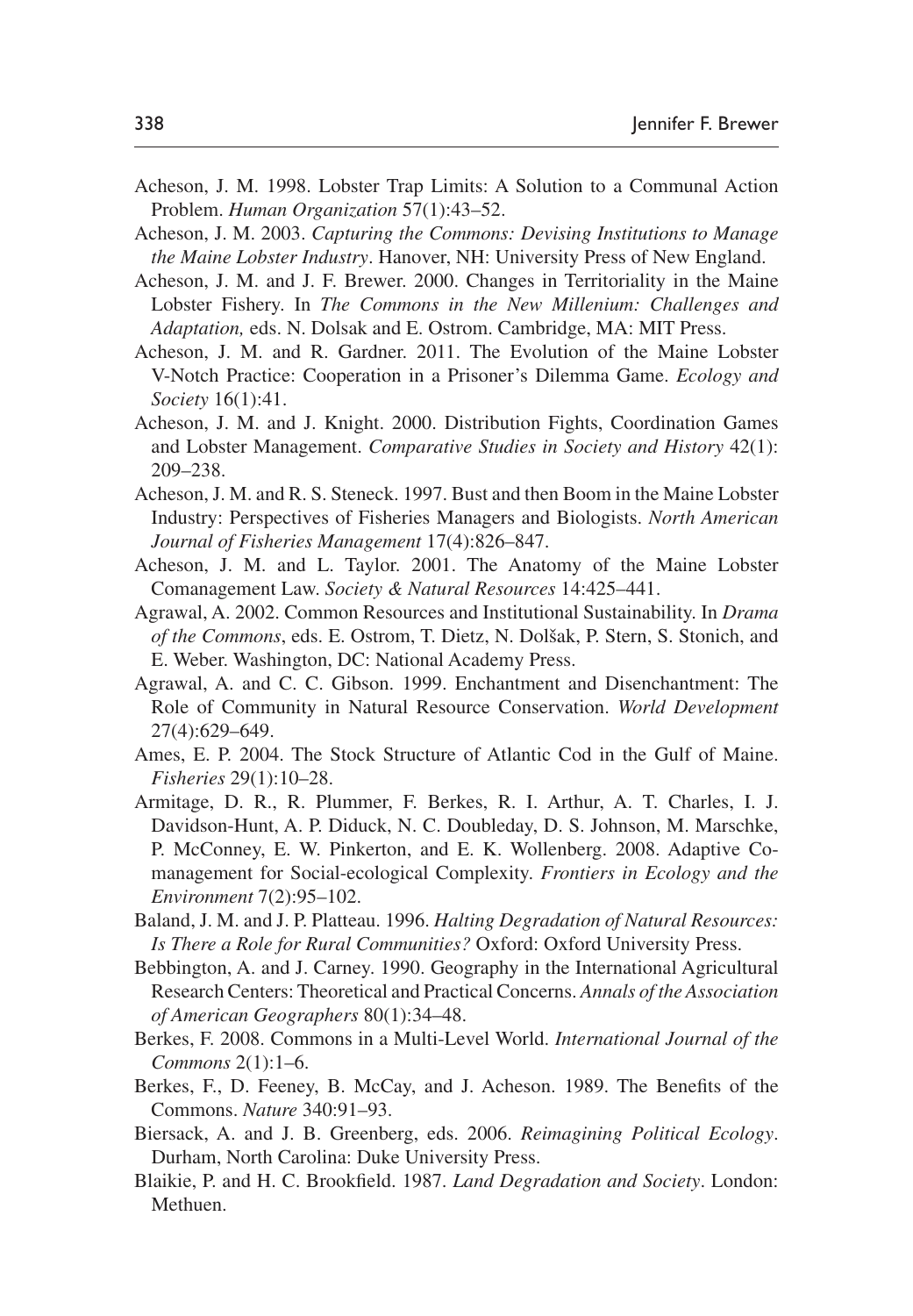- <span id="page-21-7"></span>Brenner, N. 2001. The Limits to Scale? Methodological Reflections on Scalar Structuration. *Progress in Human Geography* 25(4):591–614.
- <span id="page-21-12"></span>Brewer, J. F. 2010. Polycentrism and Flux in Spatialized Management: Evidence from Maine's Lobster (*Homarus americanus*) Fishery. *Bulletin of Marine Science* 86(2):287–302.
- <span id="page-21-13"></span>Brewer, J. F. 2011. Paper Fish and Policy Conflict: Catch Shares and Ecosystem-Based Management in Maine's Groundfishery. *Ecology and Society* 16(1):15.
- <span id="page-21-11"></span>Brewer, J. F. 2012. Don't Fence Me In: Boundaries, Policy, and Deliberation in Maine's Lobster Commons. *Annals of the American Association of Geographers* 102(2):383–402.
- <span id="page-21-6"></span>Brookfield, H. C. 1964. Questions on the Frontiers of Geography. *Economic Geography* 40:283–303.
- <span id="page-21-15"></span>Butler, M. J., L. L. Steele, and R. A. Robertson. 2001. Adaptive Resource Management in the New England Groundfish Fishery: Implications for Public Participation and Impact Assessment. *Society and Natural Resources* 14: 791–801.
- <span id="page-21-4"></span>Carothers, C. 2011. Equity and Access to Fishing Rights: Exploring the Community Quota Program in the Gulf of Alaska. *Human Organization* 70(3): 213–223.
- <span id="page-21-14"></span>Chang, J.-H., Y. Chen, D. Holland, and J. Grabowski. 2010. Estimating Spatial Distribution of American Lobster Homarus Americanus Using Habitat Variables. *Marine Ecology Progress Series* 420:145–156.
- <span id="page-21-10"></span>Cixous, H. and C. Clément. 1986 [1975]. *The Newly Born Woman*. Translated by B. Wing. Minneapolis: University of Minnesota Press.
- <span id="page-21-2"></span>Copes, P. 1986. A Critical Review of the Individual Quota as a Device in Fisheries Management. *Land Economics* 62(3):278–291.
- <span id="page-21-8"></span>Cox, K. R. 2003. Political Geography and the Territorial. *Political Geography* 22:607–610.
- Cox, M. 2011. Advancing the Diagnostic Analysis of Environmental Problems. *International Journal of the Commons* 5(2):346–363.
- <span id="page-21-3"></span>Degnbol, P., H. Gislason, S. Hanna, S. Jentoft, J. R. Nielsen, S. Sverdrup-Jensen, and D. C. Wilson. 2006. Painting the Floor with a Hammer: Technical Fixes in Fisheries Management. *Marine Policy* 30(5):534–543.
- <span id="page-21-0"></span>Dietz, T., E. Ostrom, and P. C. Stern. 2003. The Struggle to Govern the Commons. *Science* 302(5652):1907–1912.
- <span id="page-21-1"></span>Dongier, P., J. Van Domelen, E. Ostrom, A. Rizvi, W. Wakeman, A. Bebbington, S. Alkire, T. Esmail, and M. Polski. 2002. Community Driven Development. In *A Sourcebook for Poverty Reduction Strategies*, ed. J. Klugman, Washington, DC: The World Bank.
- <span id="page-21-5"></span>Ellen, R. 1988. Persistence and Change in the Relationship Between Anthropology and Human Geography. *Progress in Human Geography* 12(2): 229–262.
- <span id="page-21-9"></span>Elmhirst, R. 2011. Introducing New Feminist Political Ecologies. *Geoforum* 42(2):129–132.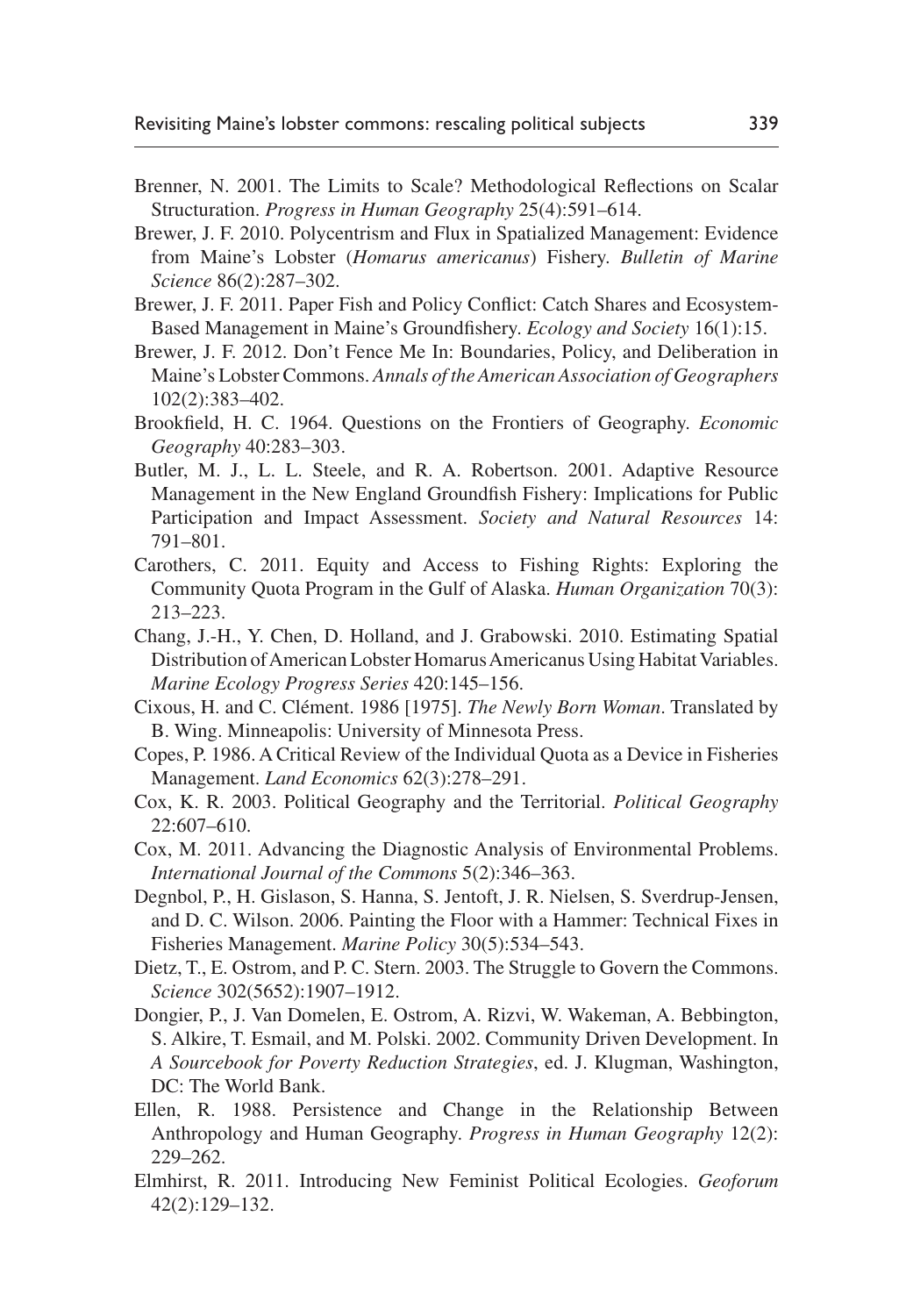- <span id="page-22-9"></span>Enloe, C. 2000. The Surprised Feminist. *Signs: Journal of Women in Culture & Society* 25(4):1023.
- <span id="page-22-6"></span>Escobar, A. 1996. Constructing Nature: Elements for a Poststructural Political Ecology. In *Liberation Ecologies*, eds. R. Peet and M. Watts, New York: Routledge.
- <span id="page-22-2"></span>Eythórsson, E. 2000. A Decade of ITQ-Management in Icelandic Fisheries: Consolidation without Consensus. *Marine Policy* 24(6):483–492.
- <span id="page-22-12"></span>Feeny, D., F. Berkes, B. McCay, and J. Acheson. 1990. The Tragedy of the Commons: Twenty-Two Years Later. *Human Ecology* 18(1):1–19.
- <span id="page-22-1"></span>Feit, H. A. and J. J. Spaeder. 2005. Co-management and Indigenous Communities: Barriers and Bridges to Decentralized Resource Management – Introduction. *Anthropologica* 47(2):147–154.
- <span id="page-22-14"></span>Finley, C. 2009. The Social Construction of Fishing, 1949. *Ecology and Society* 14(1):6.
- <span id="page-22-5"></span>Gal, S. 2002. A Semiotics of the Public/Private Distinction. *Differences: A Journal of Feminist Cultural Studies* 13(1):77–95.
- <span id="page-22-4"></span>Gibbs, M. T. 2010. Why ITQs on Target Species are Inefficient at Achieving Ecosystem based Fisheries Management Outcomes. *Marine Policy* 33(1): 83–89.
- <span id="page-22-7"></span>Gibson-Graham, J. K. 1995. Identity and Economic Plurality: Rethinking Capitalism and 'Capitalist Hegemony'. *Environment and Planning D: Society and Space* 13(3):275–282.
- <span id="page-22-10"></span>Harding, S. 2008. *Sciences from Below: Feminisms, Postcolonialities, and Modernities*. Durham: Duke University Press.
- <span id="page-22-16"></span>Jackson, J. B. C., M. X. Kirby, W. H. Berger, K. A. Bjorndal, L. W. Botsford, B. J. Bourque, R. H. Bradbury, R. Cooke, J. Erlandson, J. A. Estes, T. P. Hughes, S. Kidwell, C. B. Lange, H. S. Lenihan, J. M. Pandolfi, C. H. Peterson, R. S. Steneck, M. J. Tegner, and R. R. Warner. 2001. Historical Overfishing and the Recent Collapse of Coastal Ecosystems. *Science* 293(5530):629.
- <span id="page-22-8"></span>Katz, C. 2001. On the Grounds of Globalization: A Topography for Feminist Political Engagement. *Signs: Journal of Women in Culture & Society* 26(4):1213.
- <span id="page-22-11"></span>Kristeva, J. 1986 [1973]. The System and the Speaking Subject. In *The Kristeva Reader*, ed. T. Moi, Oxford: Blackwell.
- <span id="page-22-13"></span>Larkin, P. A. 1977. An Epitaph for the Concept of Maximum Sustainable Yield. *Transactions of the American Fisheries Society* 106(1):1–11.
- <span id="page-22-15"></span>Ludwig, D., R. Hilborn, and C. Walters. 1993. Uncertainty, Resource Exploitation, and Conservation: Lessons from History. *Science* 260(5104):17–36.
- <span id="page-22-3"></span>Mansfield, B. 2004. Rules of Privatization: Contradictions in Neoliberal Regulation of North Pacific Fisheries. *Annals of the Association of American Geographers* 94(3):565–584.
- <span id="page-22-0"></span>Mansuri, G. and V. Rao. 2004. Community-Based and -Driven Development: A Critical Review. *The World Bank Research Observer* 19(1):1–39.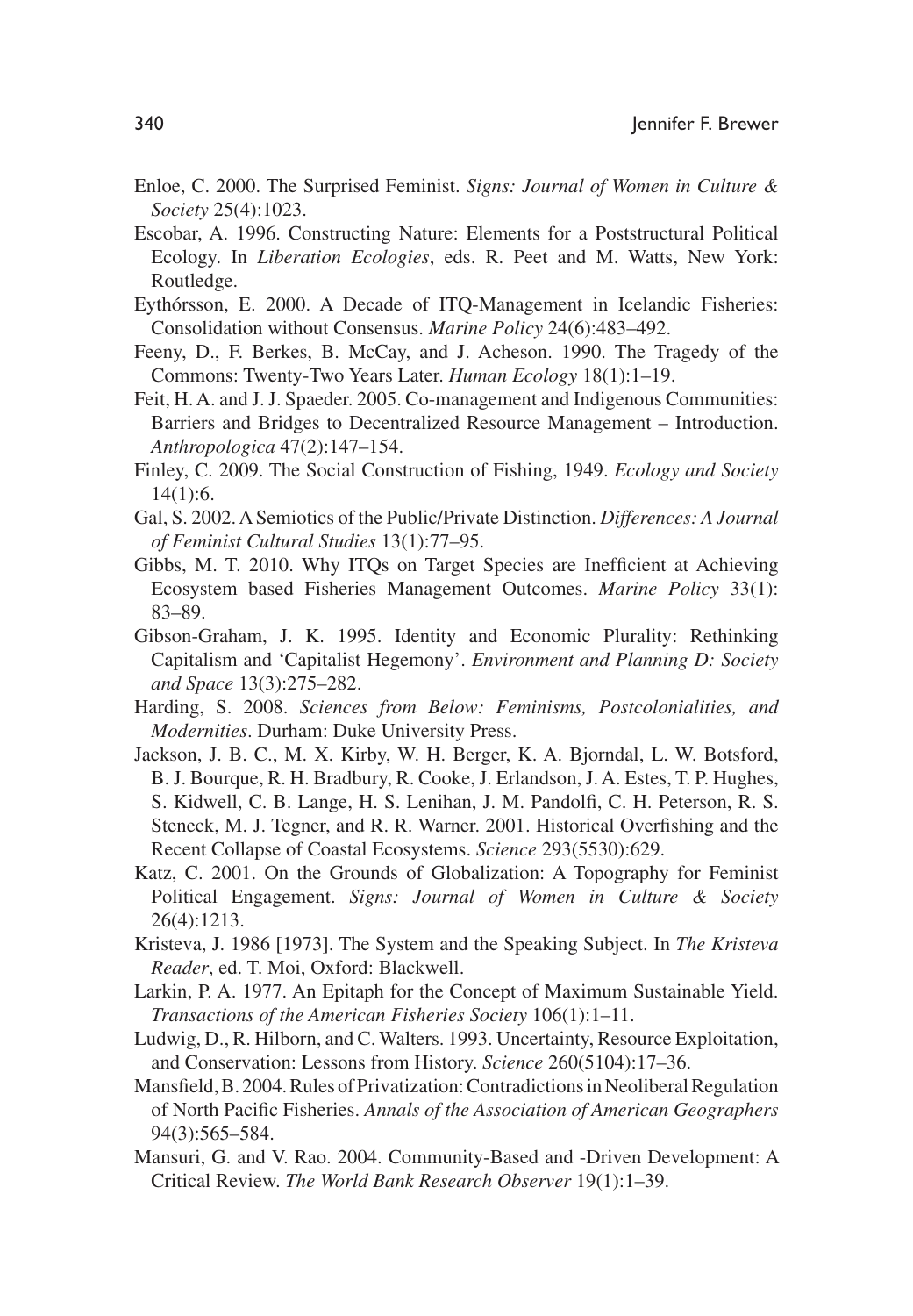- <span id="page-23-12"></span>Marston, S. A. 2000. The Social Construction of Scale. *Progress in Human Geography* 24(2):219–242.
- <span id="page-23-15"></span>Massey, D. 1995. Thinking Radical Democracy Spatially. *Environment and Planning D: Society and Space* 13(3):283–288.
- <span id="page-23-7"></span>McCay, B. J. and J. M. Acheson. 1987. *The Question of the Commons: The Culture and Ecology of Communal Resources.* Tuscon, AZ: University of Arizona Press.
- <span id="page-23-10"></span>Moran, E. F. 1990. Ecosystem Ecology in Biology and Anthropology: A Critical Assessment. In *The Ecosystem Approach in Anthropology: From Concept to Practice*, ed. E. F. Moran, Ann Arbor: University of Michigan Press.
- <span id="page-23-14"></span>Mosse, D. 2003. *The Rule of Water. Statecraft, Ecology and Collective Action in South India*. Oxford: Oxford University Press.
- <span id="page-23-3"></span>Munk-Madsen, E. 1998. The Norwegian Fishing Quota System: Another Patriarchal Construction? *Society and Natural Resources* 11(3):229–240.
- <span id="page-23-4"></span>National Research Council. 1999. *Sharing the Fish: Toward a National Policy on Individual Fishing Quotas*. Washington, D.C.: National Academies Press.
- <span id="page-23-2"></span>Nelson, F. and A. Agrawal. 2008. Patronage or Participation? Community-based Natural Resource Management Reform in Sub-Saharan Africa. *Development and Change* 39(4):557–585.
- <span id="page-23-6"></span>Netting, R. 1976. What Alpine Peasants have in Common: Observations on Communal Tenure in a Swiss Village. *Human Ecology* 4(2):135–146.
- <span id="page-23-16"></span>Nightingale, A. J. 2011. Bounding Difference: Intersectionality and the Material Production of Gender, Caste, Class and Environment in Nepal. *Geoforum* 42(2):153–162.
- <span id="page-23-11"></span>Orlove, B. S. 1980. Ecological Anthropology. *Annual Review of Anthropology* 9:235–273.
- <span id="page-23-0"></span>Ostrom, E. 2005. *Understanding Institutional Diversity*. Princeton: Princeton University Press.
- <span id="page-23-1"></span>Ostrom, E. 2009. A General Framework for Analyzing Sustainability of Social-Ecological Systems. *Science* 325:419–422.
- <span id="page-23-8"></span>Ostrom, E., J. Walker, and R. Gardener. 1991. *Rules, Games, and Common Pool Resources*. Ann Arbor: University of Michigan Press.
- <span id="page-23-17"></span>Pahl-Wostl, C. 1995. *The Dynamic Nature of Ecosystems: Chaos and Order Entwined*. New York: John Wiley & Sons.
- <span id="page-23-5"></span>Pinkerton, E. and D. N. Edwards. 2009. The Elephant in the Room: The Hidden Costs of Leasing Individual Transferable Fishing Quotas. *Marine Policy* 33(4):707–713.
- <span id="page-23-13"></span>Popke, E. J. 2003. Managing Colonial Alterity: Narratives of Race, Space and Labor in Durban, 1870–1920. *Journal of Historical Geography* 29(2): 248–267.
- <span id="page-23-9"></span>Rappaport, R. A. 1990. Ecosystems, Populations and People. In *The Ecosystem Approach in Anthropology: From Concept to Practice*, ed. E. F. Moran, Ann Arbor: University of Michigan Press.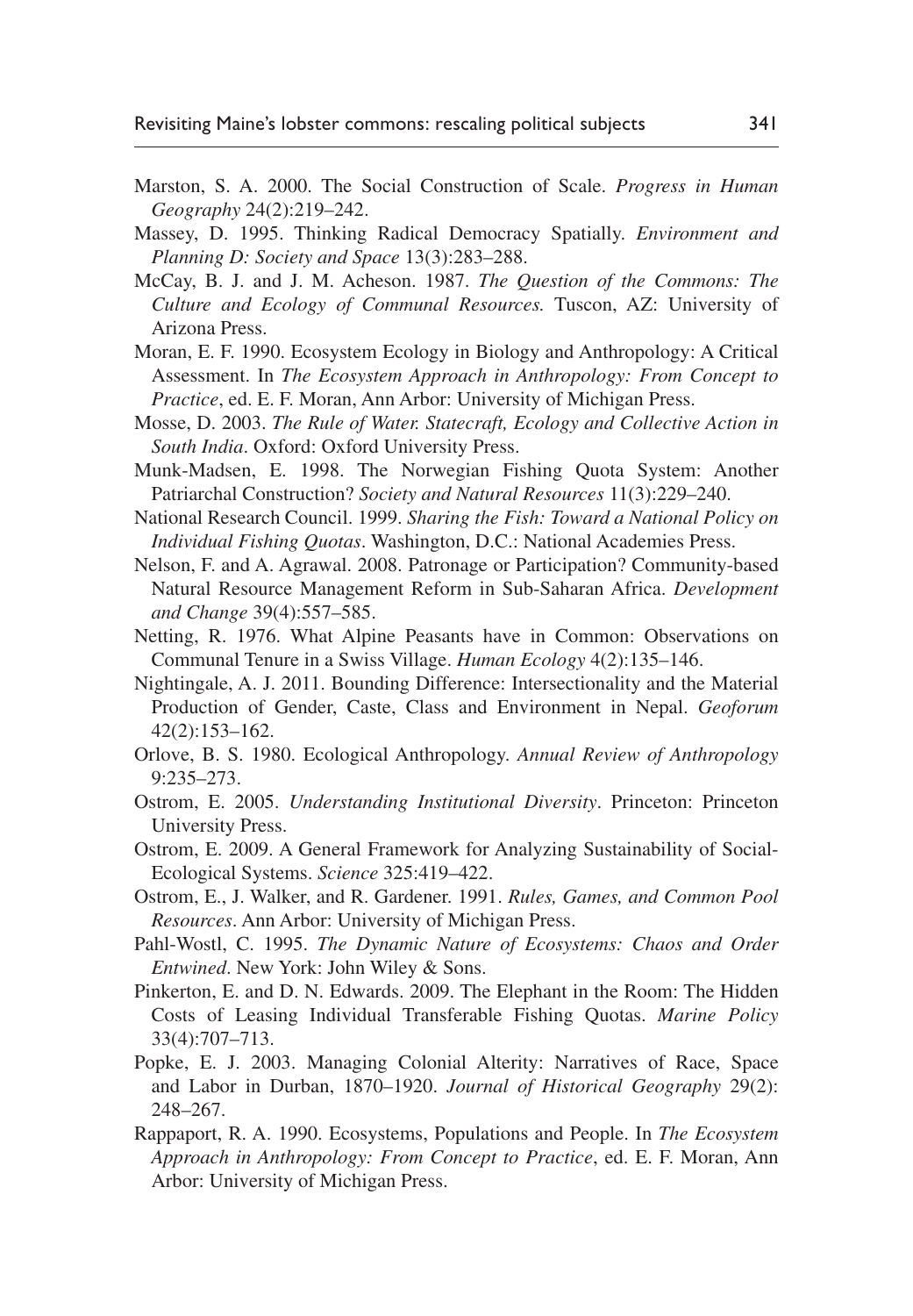- <span id="page-24-2"></span>Rasul, G., G. B. Thapa, and M. B. Karki. 2011. Comparative Analysis of Evolution of Participatory Forest Management Institutions in South Asia. *Society & Natural Resources* 24(12):1322–1334.
- <span id="page-24-5"></span>Robbins, P. 2004. *Political Ecology: A Critical Introduction*, *Critical Introductions to Geography*. Malden, MA: Blackwell Pub.
- <span id="page-24-10"></span>Rocheleau, D. and R. Roth. 2007. Rooted Networks, Relational Webs and Powers of Connection: Rethinking Human and Political Ecologies. *Geoforum* 38: 433–437.
- <span id="page-24-9"></span>Rocheleau, D., B. Thomas-Slayter, and E. Wangari, eds. 1996. *Feminist Political Ecology: Global Issues and Local Experiences*. New York: Routledge.
- <span id="page-24-13"></span>Saila, S. B., S. W. Nixon, and C. A. Oviatt. 2002. Does Lobster Trap Bait Influence the Maine Inshore Trap Fishery? *North American Journal of Fisheries Management* 22(2):602–605.
- <span id="page-24-6"></span>Sauer, C. O. 1941. Foreword to Historical Geography. *Annals of the Association of American Geographers* 31:1–24.
- <span id="page-24-0"></span>Sayre, N. F. 2005. Ecological and Geographical Scale: Parallels and Potential for Integration. *Progress in Human Geography* 29(3):276–290.
- <span id="page-24-14"></span>St. Martin, K. 2001. Making Space for Community Resource Management in Fisheries. *Annals of the Association of American Geographers* 91(1):122–142.
- <span id="page-24-1"></span>Stallins, J. A. 2012. Scale, Causality, and the New Organism-Environment Interaction. *Geoforum* 43(3):427–441.
- <span id="page-24-12"></span>Steneck, R. S. and C. J. Wilson. 2001. Large-Scale and Long-Term, Spatial and Temporal Patterns in Demography and Landings of the American Lobster, *Homarus americanus*, in Maine. *Marine and Freshwater Research* 52(8): 1303–1319.
- <span id="page-24-11"></span>Steneck, R. S. and J. A. Wilson. 2010. A Fisheries Play in an Ecosystem Theater: Challenges of Managing Ecological and Social Drivers of Marine Fisheries at Multiple Spatial Scales. *Bulletin of Marine Science* 86(2):387–411.
- <span id="page-24-16"></span>Stern, P. C. 2011. Design Principles for Global Commons: Natural Resources and Emerging Technologies. *International Journal of the Commons* 5(2):213–232.
- <span id="page-24-7"></span>Steward, J. 1955. The Concept and Method of Cultural Ecology. In *The Theory of Cultural Change*. Urbana, Illinois: University of Illinois Press.
- <span id="page-24-4"></span>Turner, B. L., II. 1989. The Specialist-Synthesis Approach to the Revival of Geography: The Case of Cultural Ecology. *Annals of the Association of American Geographers* 79:88–100.
- <span id="page-24-8"></span>Turner, B. L., II. 2002. Contested Identities: Human-Environment Geography and Disciplinary Implications in a Restructuring Academy. *Annals of the Association of American Geographers* 92(1):52–74.
- <span id="page-24-3"></span>Wade, R. 1988. *Village Republics: Economic Conditions for Collective Action in South India*. San Francisco: Institute for Contemporary Studies.
- <span id="page-24-15"></span>Walters, C. J., V. Christensen, S. J. Martell, and J. F. Kitchell. 2005. Possible Ecosystem Impacts of Applying MSY Policies from Single-Species Assessment. *ICES Journal of Marine Science* 62:558–568.